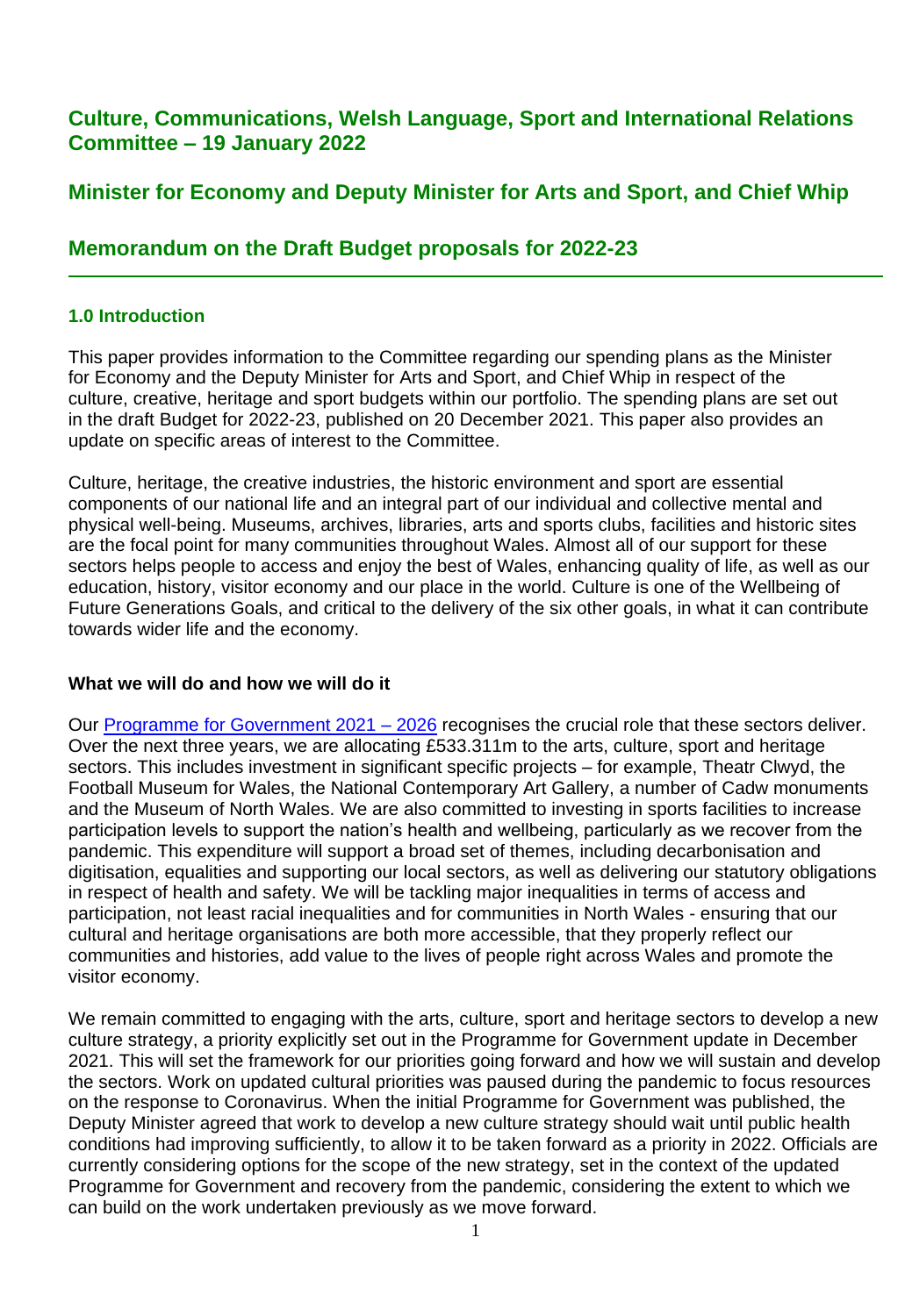Investment is primarily delivered through our internal agencies (Cadw and Creative Wales) and sponsored bodies (the National Library of Wales, Amgueddfa Cymru – National Museum Wales (7 museums), the Arts Council of Wales, Sport Wales and the Royal Commission on the Ancient and Historical Monuments of Wales). Cadw and the National Botanic Garden of Wales investment also deliver our heritage ambitions, alongside capital investment in local museums, archives and libraries sector via our Capital Transformation Grant programme. Creative Wales leads on, and coordinates, activity and policy for the creative sectors. These organisations deliver on the cross government priorities to support the delivery of key strategies including [Net Zero Wales,](https://gov.wales/net-zero-wales) the Race Equality Action [Plan](https://gov.wales/race-equality-action-plan-anti-racist-wales) and [Cymraeg 2050.](https://gov.wales/cymraeg-2050-welsh-language-strategy) Each of the sponsored bodies are committed to carbon efficiency providing detailed sustainability reports in their annual accounts.

Cadw will complete the current major investment at Caernarfon and Caerphilly castles that will enhance the visitor experience and make the monuments more accessible. Further capital investment will also allow Cadw to continue its statutory responsibility to conserve and maintain the monuments in its care, keep them safe for people to visit and reduce the carbon footprint of its visitor centres.

Sport is an intrinsic part of our nation's identity. It brings our communities together and provides people with transferrable skills to enhance their learning and find a job or career. Through the many thousands of activities across Wales, sport also supports the growth of Welsh speaking communities by providing opportunities for people to use it on a daily basis as a living, modern language. We will continue to support our communities, clubs and facilities to address the impact of the pandemic, to enhance our sense of identity, physical and mental well-being, and to ensure the sector adds value to our health and happiness. The spending plans for sport maintained investment levels in the threeyear capital budget, enabling the Welsh Government to continue to invest, through its delivery partner, Sport Wales, in the people and places to provide inclusive and equal opportunities for people to lead healthy and active lives, and to realise their sporting potential.

We have a statutory responsibility to continue to support our national cultural sponsored bodies, as well as the local culture sectors, who all play a key role in delivering government priorities and Programme for Government commitments, resulting in better quality of life for so many of our population. Alongside our regular statutory obligations, we have asked these bodies to all prioritise improving access and tackling inequalities, decarbonisation and digital improvements over the next three years.

Capital investment is provided to the local museums, archives and libraries sector via our Capital Transformation Grant programme, and via the Arts Council of Wales to the arts sector, including theatres. We propose to extend and develop these schemes to address the range of Programme for Government commitments, enabling a greater range and diversity of applications and better alignment with Programme for Government priorities. We are revisiting these schemes to put decarbonisation and digital at the centre, to ensure that investments are sustainable and that they tackle inequalities, particularly race inequalities and disability discrimination.

#### **The rationale for investing in culture, heritage and creative sectors**

The [Economic Resilience and Reconstruction Mission](https://eur01.safelinks.protection.outlook.com/?url=https%3A%2F%2Fgov.wales%2Feconomic-resilience-and-reconstruction-mission&data=04%7C01%7CGareth.Woodhead%40gov.wales%7C9869b277d4714574d8f208d9a9c1eab3%7Ca2cc36c592804ae78887d06dab89216b%7C0%7C0%7C637727472586280232%7CUnknown%7CTWFpbGZsb3d8eyJWIjoiMC4wLjAwMDAiLCJQIjoiV2luMzIiLCJBTiI6Ik1haWwiLCJXVCI6Mn0%3D%7C3000&sdata=a2Y6qOWmjFLawYpj0TWcEcC29jGVns8ImUgQQS6IM%2B0%3D&reserved=0) (Mission), published in February 2021, established the fundamental recovery principles and direction for the economic policy of the previous administration. The Programme for Government includes a commitment to Progress that Mission and significant cultural commitments, recognising the important role of culture for well-being and providing employment opportunities. As the response to the pandemic testified, culture and heritage are central to what matters to people, what they enjoy doing, their mental wellbeing and physical health.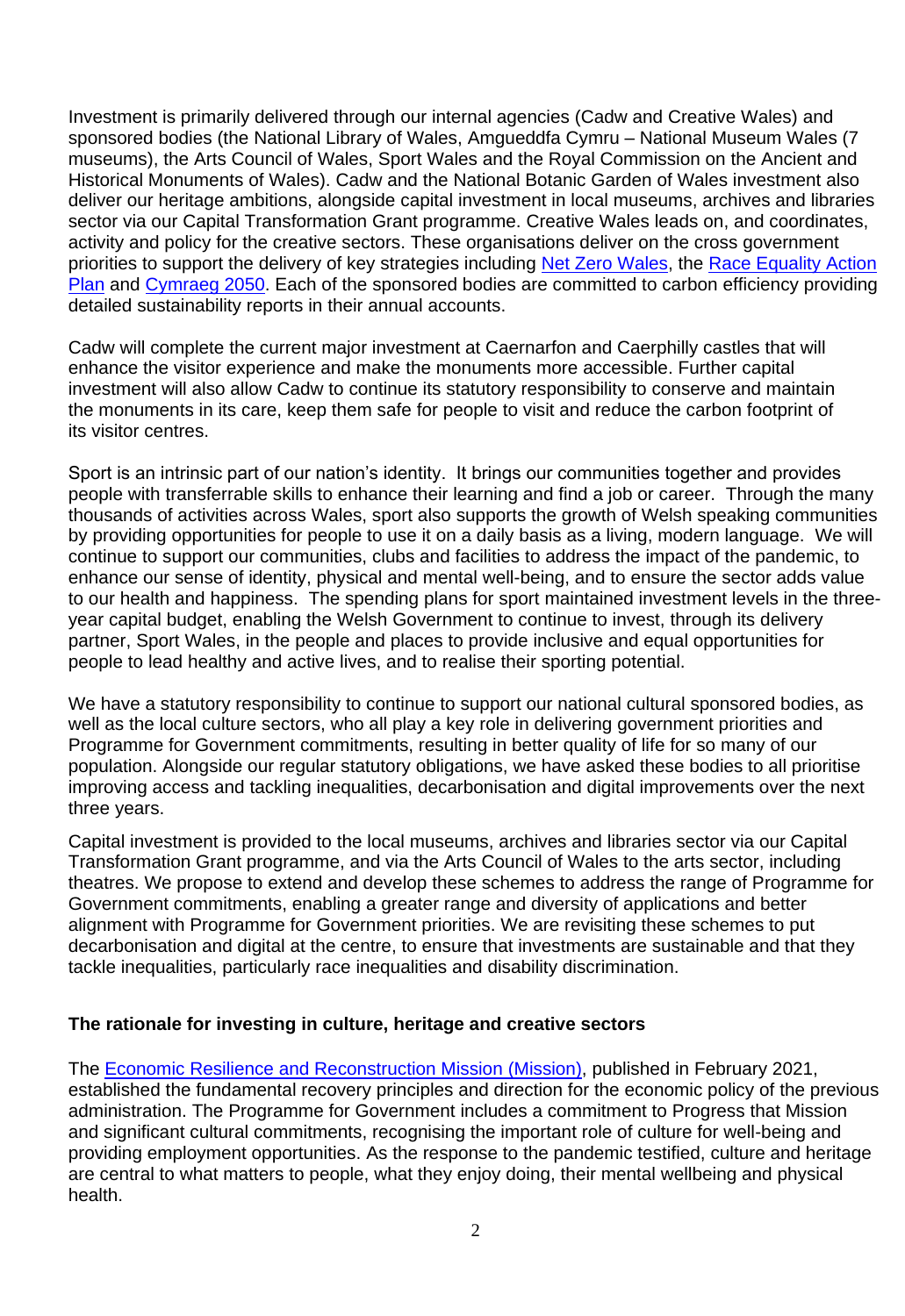The culture, creative and heritage sectors play a vital role in supporting the economy of Wales. They create jobs in the creative industries (media, journalism, and publishing), heritage, traditional building construction and repair, and the arts and cultural sectors. Our cultural attractions help sustain 11,500 businesses in the tourism industry and creative industries employ 56,000 people. They demonstrate strong economic benefits in terms of the visitor economy, regeneration and placemaking and strong environmental benefits through decarbonisation and support for biodiversity and the natural environment.

Our culture, heritage, sport and creative industries are central to the Wales brand and promoting Wales internationally. These sectors have faced significant challenges both this year and last year as a result of the Coronavirus pandemic. The impact of these challenges will continue into the future as we aim to support our sectors in recovery. The Welsh Government's support measures, such as the Cultural Recovery Fund (CRF), Sport and Leisure Recovery Fund and the Economic Resilience Fund (ERF), have clearly enabled our sectors to survive. However, further action is needed now, and over the course of the next few years, to help these vital sectors return to sustainable operation and contribute to Wales' recovery.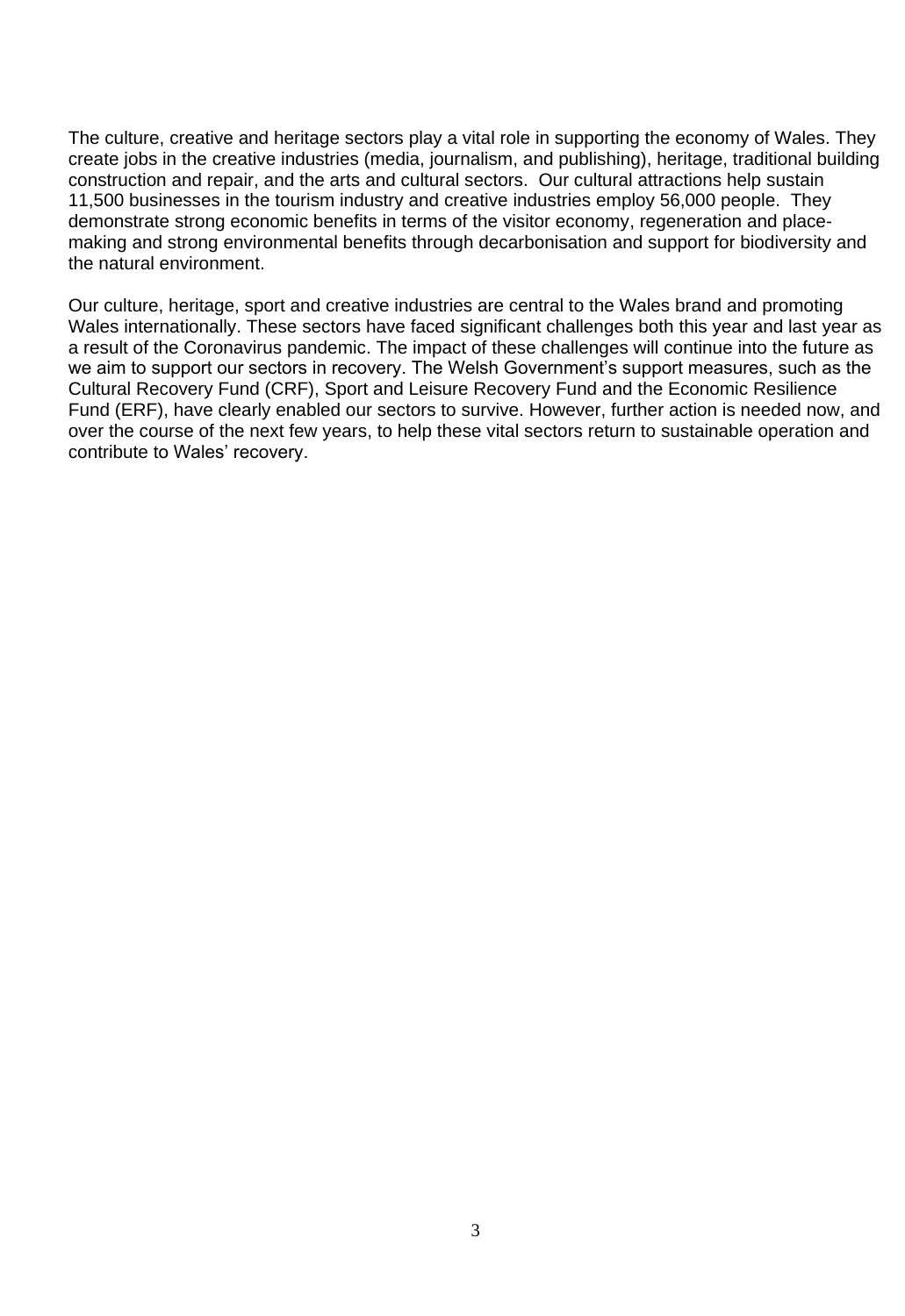## **2.0 Commentary on Actions and detail of Budget Expenditure Line (BEL) allocations**

The 2022-23 Draft Budget provides £533.311m for the three year spending plan for both revenue and capital.

**[Annex A](https://documents.hf.wales.gov.uk/id:A37476773/document/versions/published)** provides a detailed breakdown of the 2022-23 draft budget allocations (as relevant to Arts, Culture and Heritage) by Action and Budget Expenditure Line (BEL), with the final out-turns for 2020- 21 and forecast out-turns for 2021-2022.

Further details on budget decisions are provided in the updates on areas of interest to the Committee.

## **2.1 Resource Budget**

An overview of the resource budget allocations from 2022-23 to 2024-25 is summarised in **Table 1** as follows:

## **TABLE 1: OVERVIEW OF RESOURCE BUDGET (Including AME)**

|                                                                                        |                                                   |                | 2022-23 Draft Budget |                     |                                           |                       |                                           |  |
|----------------------------------------------------------------------------------------|---------------------------------------------------|----------------|----------------------|---------------------|-------------------------------------------|-----------------------|-------------------------------------------|--|
| <b>Resource (including AME)</b>                                                        | 2021-22<br><b>Final</b><br><b>Budget</b><br>£'000 | Chang<br>£'000 | 2022-23<br>£'000     | Chang<br>е<br>£'000 | 2023-24<br><b>Indicativ</b><br>e<br>£'000 | <b>Chang</b><br>£'000 | 2024-25<br><b>Indicativ</b><br>e<br>£'000 |  |
| <b>Arts Council of Wales</b>                                                           | 32,042                                            | 485            | 32,527               | 615                 | 33,142                                    | 1,116                 | 34,258                                    |  |
| Amgueddfa Cymru - National<br><b>Museums of Wales</b>                                  | 27,110                                            | 376            | 27,486               | 476                 | 27,962                                    | 864                   | 28,826                                    |  |
| National Library of Wales                                                              | 12,894                                            | (584)          | 12,310               | 210                 | 12,520                                    | 381                   | 12,901                                    |  |
| Support for Local Culture and<br>Sport                                                 | 2,817                                             | 2,400          | 5,217                | 950                 | 6,167                                     | 2,400                 | 8,567                                     |  |
| <b>Creative Wales (inc Books</b><br>Council of Wales)                                  | 5,438                                             | 1,600          | 7,038                | 100                 | 7,138                                     | 50                    | 7,188                                     |  |
| Cadw                                                                                   | 13,411                                            | 370            | 13,781               | 202                 | 13,983                                    | 377                   | 14,360                                    |  |
| National Botanic Garden of<br>Wales                                                    | 594                                               |                | 594                  |                     | 594                                       |                       | 594                                       |  |
| Royal Commission on the<br><b>Ancient and Historical</b><br><b>Monuments for Wales</b> | 1,764                                             | 24             | 1,788                | 31                  | 1,819                                     | 56                    | 1,875                                     |  |
| <b>Sport Wales</b>                                                                     | 22,417                                            | 329            | 22,746               | 416                 | 23,162                                    | 756                   | 23,918                                    |  |
| <b>Total Resource</b>                                                                  | 118,487                                           | 5,000          | 123,487              | 3,000               | 126,487                                   | 6,000                 | 132,487                                   |  |
| <b>Sponsored Bodies Pensions</b>                                                       | 16,000                                            |                | 16,000               |                     | 16,000                                    |                       | 16,000                                    |  |
| <b>Total AME</b>                                                                       | 16,000                                            |                | 16,000               |                     | 16,000                                    |                       | 16,000                                    |  |
| <b>TOTAL</b>                                                                           | 134,48                                            | 5,000          | 139,48               | 3,000               | 142,487                                   | 6,000                 | 148,487                                   |  |

*\*2021-22 Final Budget – National Library of Wales included £0.75m funding towards implementation of the Tailored Review recommendations, which was non-recurring*

*\*\* 2021-22 Final Budget – Books Council of Wales merged with Creative Wales for comparison*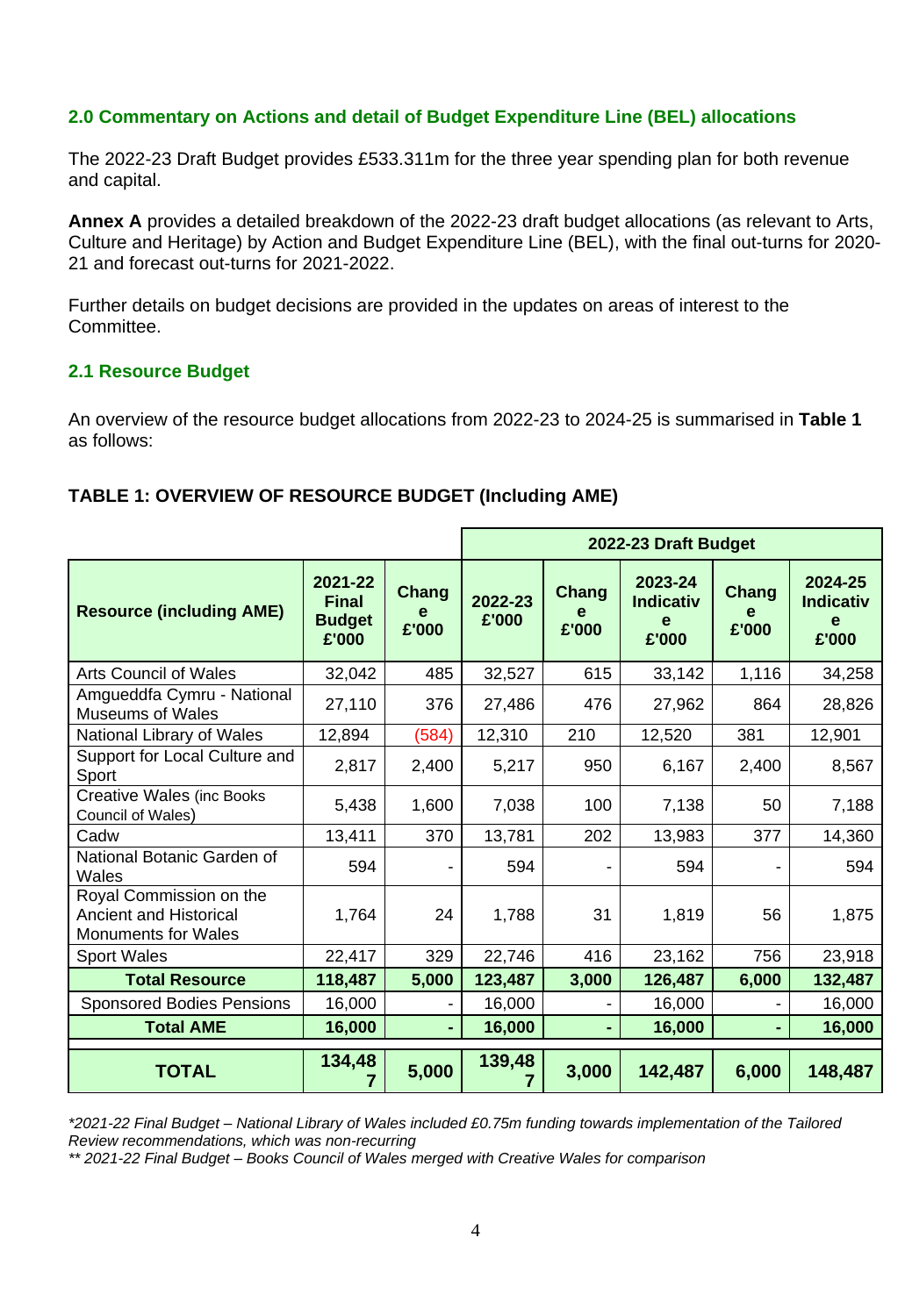## **Annually Managed Expenditure**

Annually Managed Expenditure (AME) budgets of £16m each year supports the additional provision for any pension charges which may be necessary in respect of the pension schemes of Amgueddfa Cymru - the National Museum Wales, the National Library of Wales and Sport Wales.

## **2.2 Budget Changes**

The Programme for Government incorporates the Co-operation Agreement. The priority for the development of the cultural strategy is supported with £27m additional funding over the 3 years profiled: 2022-23 £5m; 2023-24 £8m and 2024-25 £14m. Of this £11.75m is allocated to the sponsored bodies and Cadw with an equitable grant in aid/ funding uplift (excluding non-cash) to deliver the ambitions of the cultural strategy, promoting equality and diversity and a thriving Welsh language. The allocation is 12% higher by 2024-25 when compared to the Final Budget. The £6.2-million funding-packa[ge for National Library and Amgueddfa](https://gov.wales/ps62-million-funding-package-announced-national-library-wales-and-amgueddfa-cymru)

[Cymru](https://gov.wales/ps62-million-funding-package-announced-national-library-wales-and-amgueddfa-cymru) announced in February 2021 is maintained in the baseline, with the exception of the additional funding for implementation of recommendations in the Tailored Review at the National Library.<sup>1</sup>

Creative Wales additional funding of £5m over three years increases investment in the creative skills to support the cultural strategy. It also recognises the importance of media investment, particularly improving Welsh based journalism and promotion of Welsh language digital content and productions. The Agreement will support the potential for a Broadcasting and Communications Authority for Wales. The Creative Wales budget also includes investment for skills of £1.750m over 3 years which will support the development and delivery of a creative wales skills fund. This new fund will align to the Programme for Government commitment for a creative skills board structure, with the new structure having a role in the design of the fund and recommending projects to be supported to Ministers. The investment will address an identified need for skills support in the sector and activity will be aligned to evidence, including the findings and recommendations of the Screen Survey Wales report. An important focus of the fund will be addressing under-representation and supporting accessible pathways to support a more diverse and inclusive bilingual sector in Wales. Alongside the skills work Creative Wales has committed to increase workplace standards and practices.

The Local Culture and Sport budget maintained central funding to deliver the cultural strategy and deliver the Programme for Government commitments to:

- invest in our theatres and museums, including committing to Theatr Clwyd, establishing the Football Museum and the National Contemporary Art Gallery <sup>2</sup>
- ensure the history and culture of our Black, Asian, and Minority Ethnic communities are properly represented by investing further in our cultural sector and museum network; and
- ensure that Black, Asian, and Minority Ethnic histories are properly reflected throughout our cultural, sporting and heritage sectors including in our National Museums.

 $1$  To note that the reduction in the National Library from Final Budget to 2022-23 of £0.584m reflects the baseline line adjustment for the Review of £0.750m and offset by the uplift to grant in aid each year.

<sup>&</sup>lt;sup>2</sup> We are also expecting a revenue request in relation to the Football Museum, but this is expected to be from 2025/26 onwards.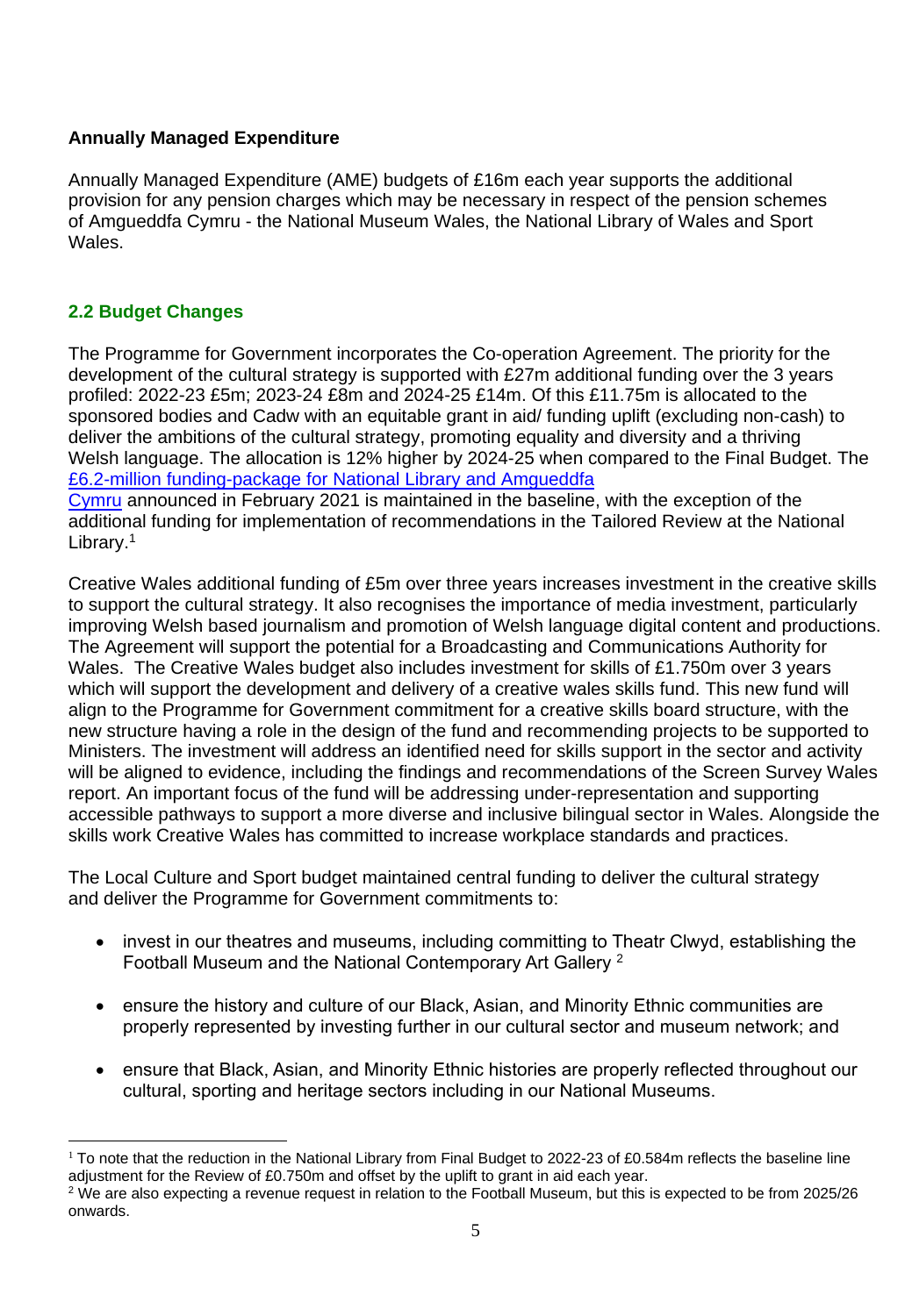There is also provision for our statutory responsibilities to the local museum, library and archives sectors and our role as the development agency for these sectors, which will include an ambitious workforce development programme, continuation and extension of Fusion and People's Collection Wales. This budget also makes provision for the Armed Forces Free Swimming Scheme and the Urban Games.

Libraries and archives and local authority museums are service areas reflected in the local government settlement distribution calculation. This is not an indication of the funding available as the settlement is un-hypothecated, but reflects the relative need to spend across authorities.

The Cadw plan also provides for key Programme for Government commitments to:

- Support the application to identify the slate landscape of North West Wales as a World Heritage Site. This support will now focus on realising the opportunities presented following formal inscription in July.
- Work with colleagues in the Welsh Language Division to protect Welsh place names.
- Address fully the recommendations from the Monuments and Street Names Audit.

#### **2021-22 Forecast**

The 2021-22 overall forecast revenue outturn of £148.457m compared to the First Supplementary Budget of £148.886m in **Annex A**. Details of additional Covid allocations to support the arts, culture and heritage sectors was announced on 16 July: Written Statement [Cultural Recovery Fund –](https://gov.wales/written-statement-cultural-recovery-fund-phase-2) Phase 2.

#### **2020-21 Final Outturn**

The final out-turn figures for 2020-21 of £207.371m reflected the significant allocations to support arts and culture during the pandemic of £63m: [Written Statement: Cultural Recovery Fund .](https://gov.wales/written-statement-cultural-recovery-fund-additional-funding) There were allocations for the [Spectator Sports Survival Fund £17.7m](https://gov.wales/written-statement-spectator-sports-survival-fund) and the [Sport and Leisure Fund -](https://gov.wales/14m-funding-package-for-wales-sport-and-leisure-sector)  $£14m$  to support the sector with the ongoing challenges of the coronavirus pandemic and to help provide longer-term sustainability. Of the Sport and Leisure Fund £12.5m was allocated directly to Sport Wales to provide essential funding to sports clubs and organisations and £1.5m is managed within the Local Culture and Sport BEL for sporting events.

Additional income of £7.390m was also provided to organisations impacted by closure and less income from visitors: National Library; National Museum; National Botanic Garden of Wales and Cadw.

#### **2.3 Capital Budget**

The capital allocations are supported with a zero based review to deliver the new Wales Infrastructure Investment Strategy. In addition the capital plans are supported with an additional funding of **£60m** to protect arts and culture and deliver the cultural strategy: a priority in the Cooperation Agreement. An overview of the capital budget assessment is summarised in **Table 2** as follows: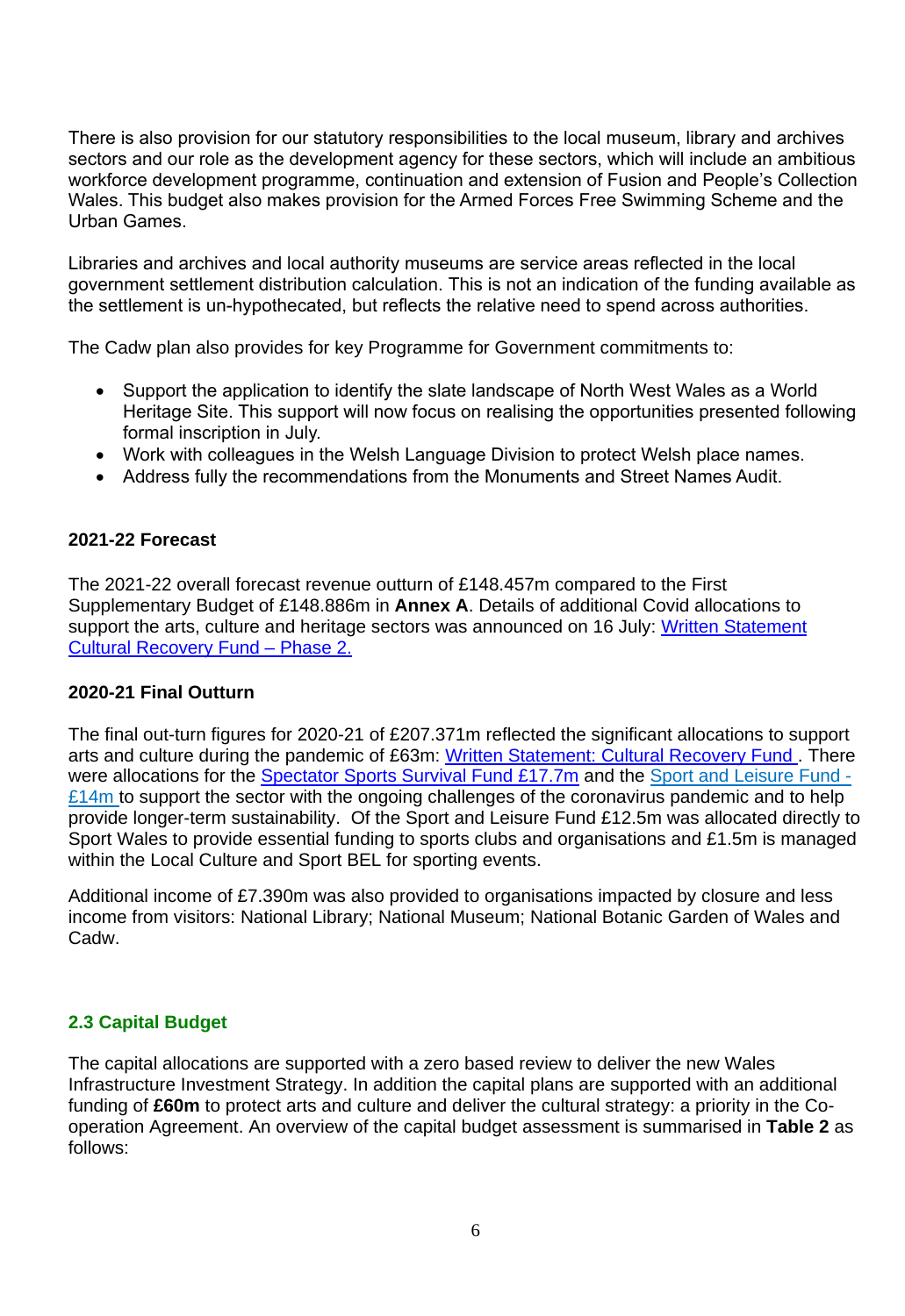## **TABLE 2: OVERVIEW OF CAPITAL BUDGET ALLOCATIONS**

|                                                                              | <b>Final</b><br><b>Budget</b> |         | 2022-23 Draft Budget Allocations |                              |              |  |  |  |  |  |
|------------------------------------------------------------------------------|-------------------------------|---------|----------------------------------|------------------------------|--------------|--|--|--|--|--|
| <b>Capital</b>                                                               | 2021-22                       | 2022-23 | 2023-24<br><b>Indicative</b>     | 2024-25<br><b>Indicative</b> | <b>Total</b> |  |  |  |  |  |
|                                                                              | £'000                         | £'000   | £'000                            | £'000                        | £'000        |  |  |  |  |  |
| <b>Arts Council of Wales</b>                                                 | 1,575                         | 400     | 400                              | 400                          | 1,200        |  |  |  |  |  |
| Amgueddfa Cymru - National Museum<br>of Wales                                | 6,697                         | 4,500   | 5,000                            | 5,000                        | 14,500       |  |  |  |  |  |
| National Library of Wales                                                    | 3,695                         | 2,500   | 2,000                            | 2,000                        | 6,500        |  |  |  |  |  |
| Support for Local Culture and Sport                                          | 1,430                         | 11,700  | 21,500                           | 24,700                       | 57,900       |  |  |  |  |  |
| Creative Wales (inc Books Council of<br>Wales)                               | 7,019                         | 5,000   | 5,000                            | 5,000                        | 15,000       |  |  |  |  |  |
| Cadw                                                                         | 8,731                         | 10,000  | 10,000                           | 10,000                       | 30,000       |  |  |  |  |  |
| National Botanic Garden of Wales                                             | 375                           | 1,200   | 200                              | 200                          | 1,600        |  |  |  |  |  |
| Royal Commission on the Ancient and<br><b>Historical Monuments for Wales</b> | 15                            | 50      | 50                               | 50                           | 150          |  |  |  |  |  |
| <b>Sport Wales</b>                                                           | 8,629                         | 8,000   | 8,000                            | 8,000                        | 24,000       |  |  |  |  |  |
| <b>Total</b>                                                                 | 38,166                        | 43,350  | 52,150                           | 55,350                       | 150,850      |  |  |  |  |  |

Overall the capital investment in arts, culture and sport will deliver on the commitments in the Programme for Government:

- ensure the history and culture of our Black, Asian, and Minority Ethnic communities are properly represented by investing further in our cultural sector and museum network
- ensure that Black, Asian, and Minority Ethnic histories are properly reflected throughout our cultural and heritage sectors including in our National Museums
- invest in our theatres and museums, including committing to Theatr Clwyd, establishing the Football Museum and the National Contemporary Art Gallery; and
- develop plans for a Museum of North Wales.
- promote equal access to sports and support young and talented athletes and grassroots clubs.
- invest in new sporting facilities, such as artificial pitches.
- invest in our world-class sports facilities.

Investing in our internal agencies, national organisations and local sectors is vital and recognises the importance of arts, culture, sport and heritage for our wellbeing goals: a Wales of vibrant culture and thriving Welsh language; a healthier Wales and a Wales of cohesive communities. Investment in the long term sustainability of our national organisations demonstrates our commitment to preserving our culture and heritage for future generations and our commitments for these organisations to better reflect the diverse communities across Wales. Decarbonisation is a priority for the budget decisions to achieve [Net Zero Wales](https://gov.wales/net-zero-wales) will enable the organisations to address environmental concerns, particularly CO2 emissions and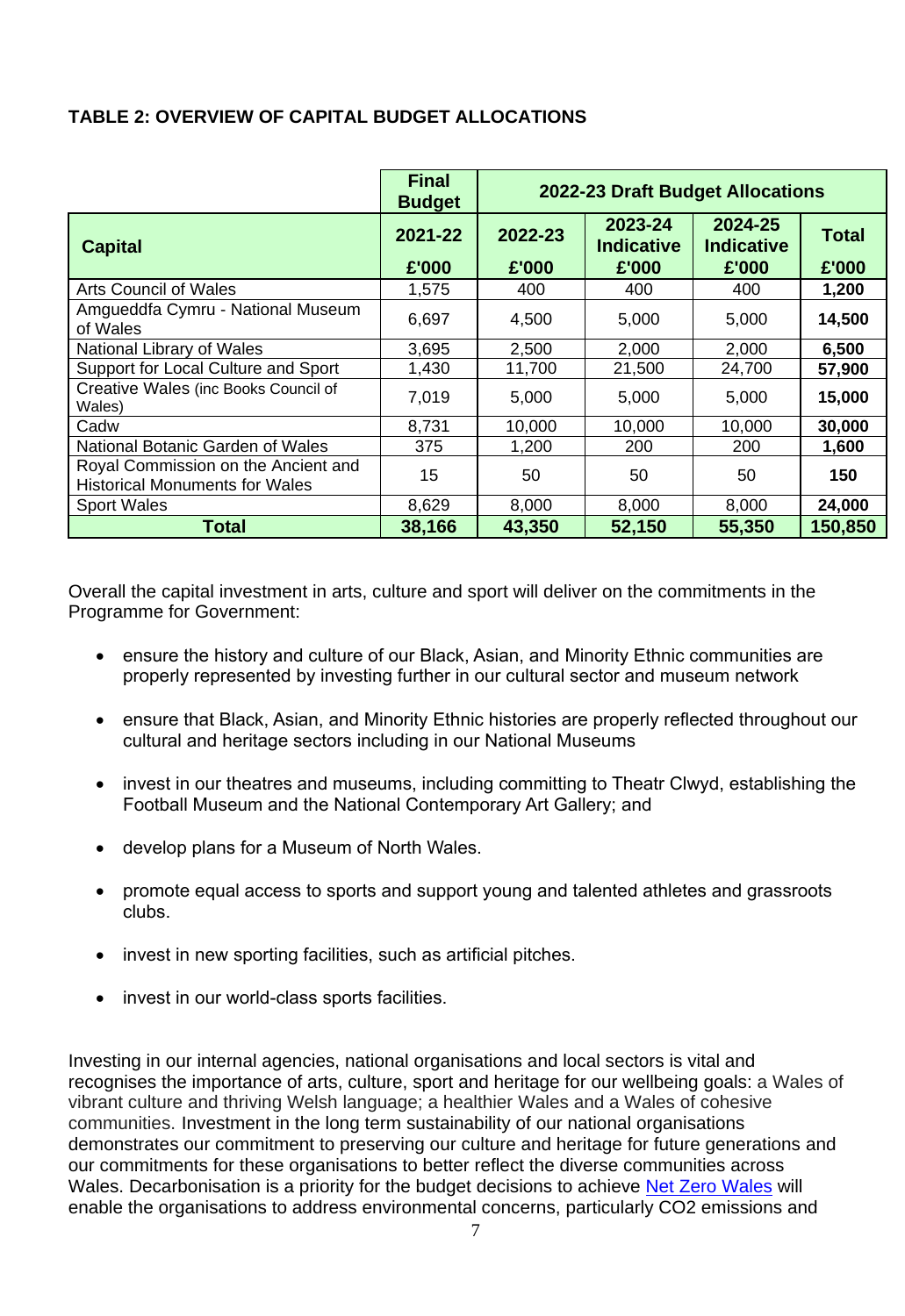energy efficiency. During the pandemic the organisations have adapted their offer to the public by making more of their collections available digitally, and moved to offering educational and entertainment programmes on line so that individuals and families could enjoy culture and heritage at home. The capital budgets will enable further investment in technology for recovery, wider access and preservation of the collections.

#### **Internal agencies:**

The Creative Wales brand supports the international strategy in raising Wales' profile to the world, not only as a centre for creative excellence, but as a great place to visit and live. Creative and cultural investment is vital for regeneration across Wales and the funding of £15m over three years will support productions and initiatives in both Welsh and English.

Significant development and conservation programmes are planned for our heritage sites with a Cadw budget of £30m over three years, including at Caernarfon Castle and Caerphilly Castle.

#### **National cultural organisations:**

Amgueddfa Cymru - National Museum Wales has a particular challenge in conserving a number of historic sites and maintaining them at a level where they are safe spaces for staff and the visiting public. Funding of £14.5m over three years is allocated to Amgueddfa Cymru to enable the organisation to address the backlog of capital maintenance issues across the estate. Addressing accessibility issues is a continuing priority at all sites. Indicative funding for the establishment of the Museum of North Wales is included in the Local culture and sport budget, and is subject to a business case.

The National Library of Wales is an iconic cultural building located in Aberystwyth which presents similar challenges in terms of capital costs. Maintaining it as a safe repository for valuable historic collections is a challenge. Storage issues and ensuring the Library meets its statutory health and safety obligations to staff and the visiting public are ongoing priorities. Funding of £6.5m over three years will also support the decarbonisation priorities.

The Arts Council of Wales is a key partner in delivering investment in the arts, both at a local level and nationally. The Arts Council is a key partner in delivering Theatr Clwyd and the National Contemporary Art Gallery with Amgueddfa Cymru in delivering the National Contemporary Art Gallery and Football Museum for Wales. Subject to consideration of the business cases, these developments with enhance the cultural offer across Wales, especially in north east Wales. Funding for these major projects is included with the local culture budget and is subject to consideration of business cases.

The National Botanic Garden of Wales demonstrates the commitment to promote biodiversity, sustainable development, research and conservation, and lifelong learning. In 2022-23 an additional £1m is provided to address statutory obligations under the Reservoirs Act (1975).

#### **Support for local culture sectors:**

The support for local culture and sport budget of £57.9m over three years will support the cultural strategy and makes provision for the strategic capital investments and provision for the investments in developing the local sectors, especially museums and collections. We envisage extending our Capital Transformation Grants scheme to include awards to support decarbonisation, digital initiatives, smaller scale investments to improve access to a wider range of organisations, and focusing on tackling inequalities, especially racial inequalities.

#### **Sport:**

The £8m annual capital budget will provide a significant investment in community and elite sports facilities to provide modern and sustainable environments for sports participation, to nurture and develop talented athletes. It will also ensure Wales is well positioned to compete internationally and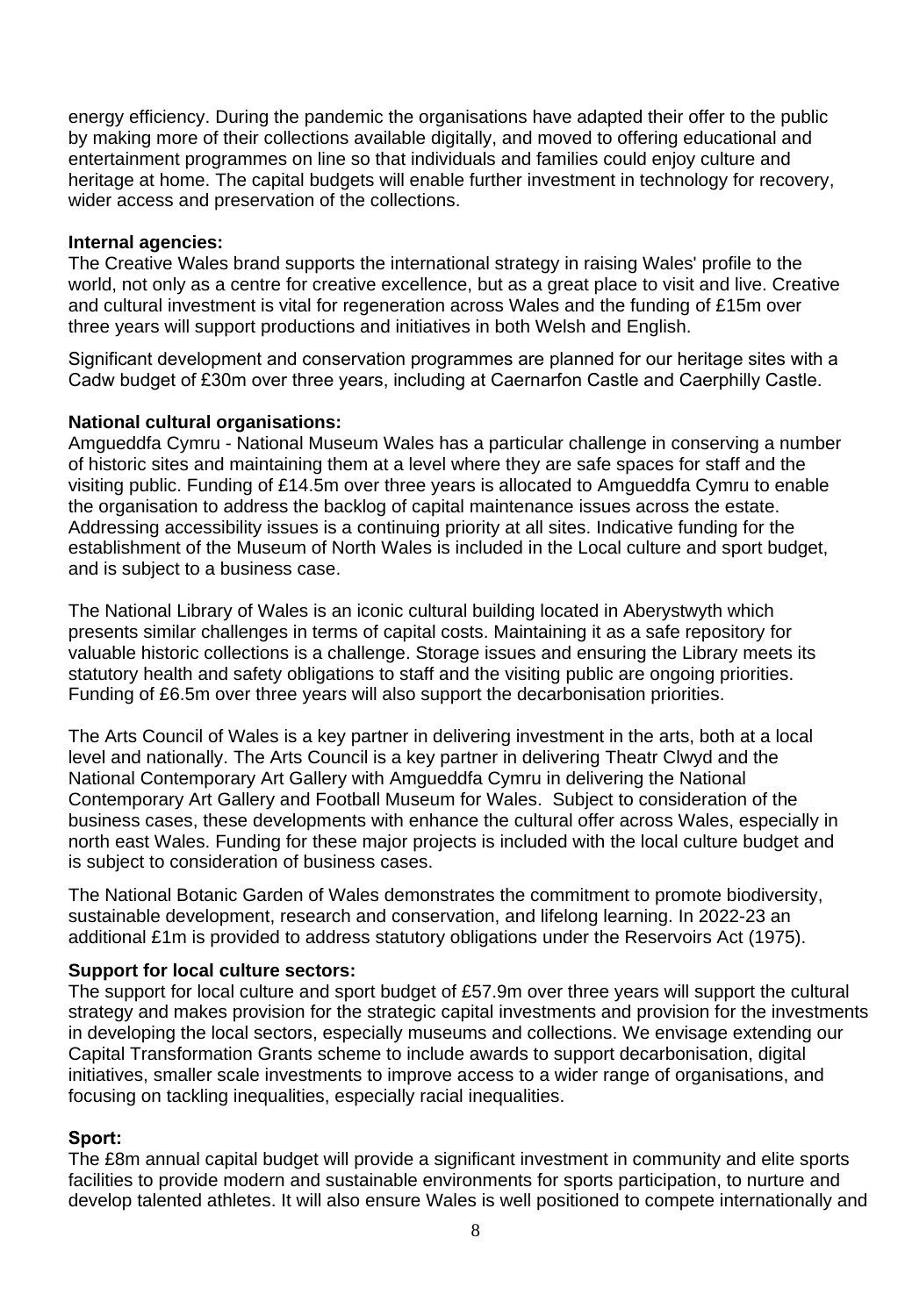to help host international events, providing a unique opportunity to promote Wales brand on the international stage in the future.

#### **2021-22 Forecast**

There are no significant variances anticipated for the capital budget with the overall forecast capital outturn currently reported as £39.021m compared to £38.866m First Supplementary budget in **Annex A.**

#### **2020-21 Final Outturn**

Final out-turn figures for 2020-21 of £29.667m is in line with the Third Supplementary budget £30.166m.

## **3.0 Response to Specific Information Requested by the Committee**

### **3.1 Information on how the delivery of the Arts, Culture and Heritage portfolio and their associated outcomes are monitored and evaluated to demonstrate value for money.**

Key priorities for each sponsored body are set out in their remit letters, which they use as a basis for their operational plans and key performance indicators. The Deputy Minister meets at least biannually with all bodies, and officials formally monitor progress against these plans at quarterly monitoring meetings and more regularly through close working relationships with the senior executive teams at the sponsored bodies. At the invitation of the bodies, officials also attend Board meetings, allowing Welsh Government to maintain a good overview of potential issues. Monthly grant in aid claims are also scrutinised to ensure that progress is being achieved against specified lines of expenditure.

Cadw has its own internal agency board with non-executive members. It meets quarterly and part of its role is to scrutinise Cadw's performance against its business plan and financial reporting.

Each major project has governance related to the specific project. Major capital investments are supported by business cases which are scrutinised to ensure they are robust by the Welsh Government Treasury team and officials. Smaller capital and revenue grants and contracts are awarded based on either an open application process or a direct commission, and monitored by officials throughout the project life cycle, with agreed deliverables and check in points.

Major projects and activity are monitored using the Business Information Report Tool. An Evidence Plan presents the research, evaluation and data collection projects that the Culture Division is either undertaking or committed to. It is updated yearly, based on discussions with staff and wider stakeholders, to ensure activity is supporting key divisional priorities and Programme for Government commitments.

#### **3.2 Details of specific policies or programmes within the relevant MEGs (relevant to Arts, Culture and Heritage) that are intended to be preventative and how the value for money and cost benefits of such programmes are evaluated.**

The Culture Strategy will set out which policies and programmes are intended to be preventative and ensure that the cost benefits of these programmes are considered. All proposals are considered to determine that they represent value for money.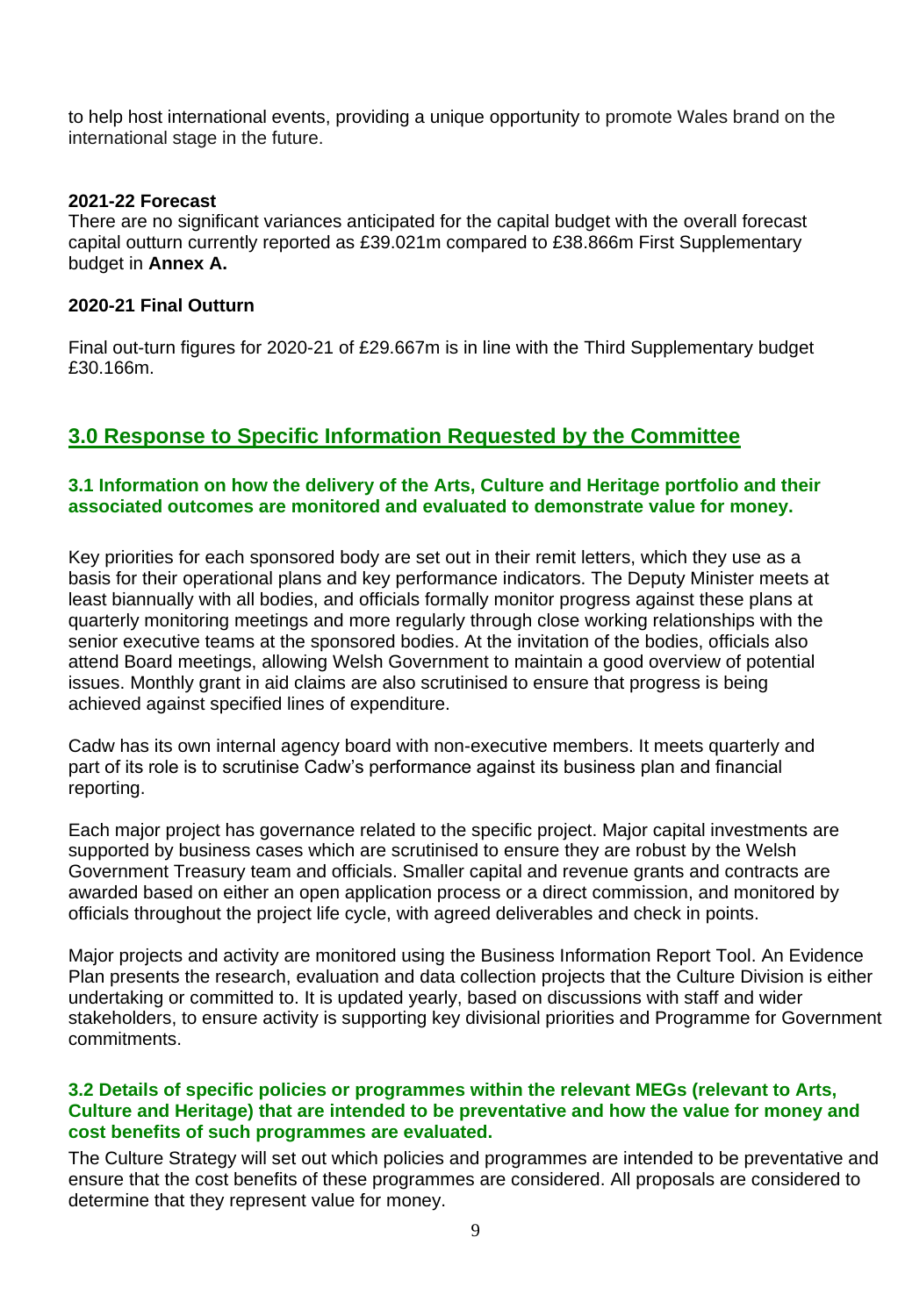Arts, culture, sport and heritage play an important role in tackling disadvantage and preventing poverty. Participating in cultural activities (such as volunteering at a museum or playing music) can boost skills, self-esteem, learning and aspiration, particularly in areas experiencing economic disadvantage.

#### **Health and wellbeing**

The importance of culture on promoting positive wellbeing and physical health has been dramatically underlined by the pandemic, with culture and heritage providing an outlet for many during these difficult and uncertain times to individuals, households and communities. We are working with health colleagues to deliver the framework for Social Prescribing and with education colleagues on pilots about transforming the school day and support for children in responding to the pandemic, for example through the School Holiday Enrichment Programme and the Winter of Wellbeing activities. Funding for these activities is provided by the relevant ministerial budgets. Examples of projects that will be funded directly, include that we have commissioned a Welsh language version of the House of Memories App, which uses museum collections to support people with dementia, and extending the books on prescription offer. HARP - Health Arts Research People is one arts example of interventions to prevent ill-health, a collaboration with the NHS to develop new approaches to health, wellbeing and creativity.

Sport can be the nation's most effective preventative health tool but greater cross-sector prioritisation is needed to create the long-term sustainable shifts in participation. The Healthy and Active Fund and Healthy Weight: Healthy Wales Delivery Plan are two examples of success in this area. In 2022-23, we will continue its support in the Healthy and Active Fund, supporting organisations who actively promote and enable healthy activity for population groups with little or no levels of physical activity in their lives. Sport Wales will also continue to invest funding and resource in the Welsh Government's 'Health Weight: Healthy Wales' delivery plan, including the delivery of the 60+ Active Leisure scheme.

#### **The Fusion programme**

The budget makes provision for continued support for the Fusion Programme and its work in engaging with individuals and communities in areas of deprivation. Despite the difficulties presented during the pandemic, the Fusion programme has proved resourceful in finding new ways of engaging and encouraging cultural activities. We intend by the end of 2024-25 to have rolled Fusion coordinators out to all local authorities who wish to participate.

The Fusion programme aims to tackle poverty and wellbeing issues through cultural activity, and has continued to drive forward engagement with communities coming up with innovative and bespoke solutions to engage with individuals and communities, by using digital resources and providing packs of cultural information the programme continues to provide a cultural lifeline for individuals and communities to improve the impacts of poverty, health and well-being.

#### **People's Collection Wales (PCW)**

We will continue to support the People's Collection Wales digital heritage programme. This programme is delivered via a federated partnership of three sponsored bodies: Amgueddfa Cymru – National Museum Wales, the National Library of Wales and the Royal Commission on the Ancient and Historical Monuments of Wales. The programme encourages, empowers and supports individuals and community groups to create and upload their own digital content to the PCW website, alongside material contributed by the lead partners and other cultural heritage organisations. Going forward we will be focusing on better engaging with our diverse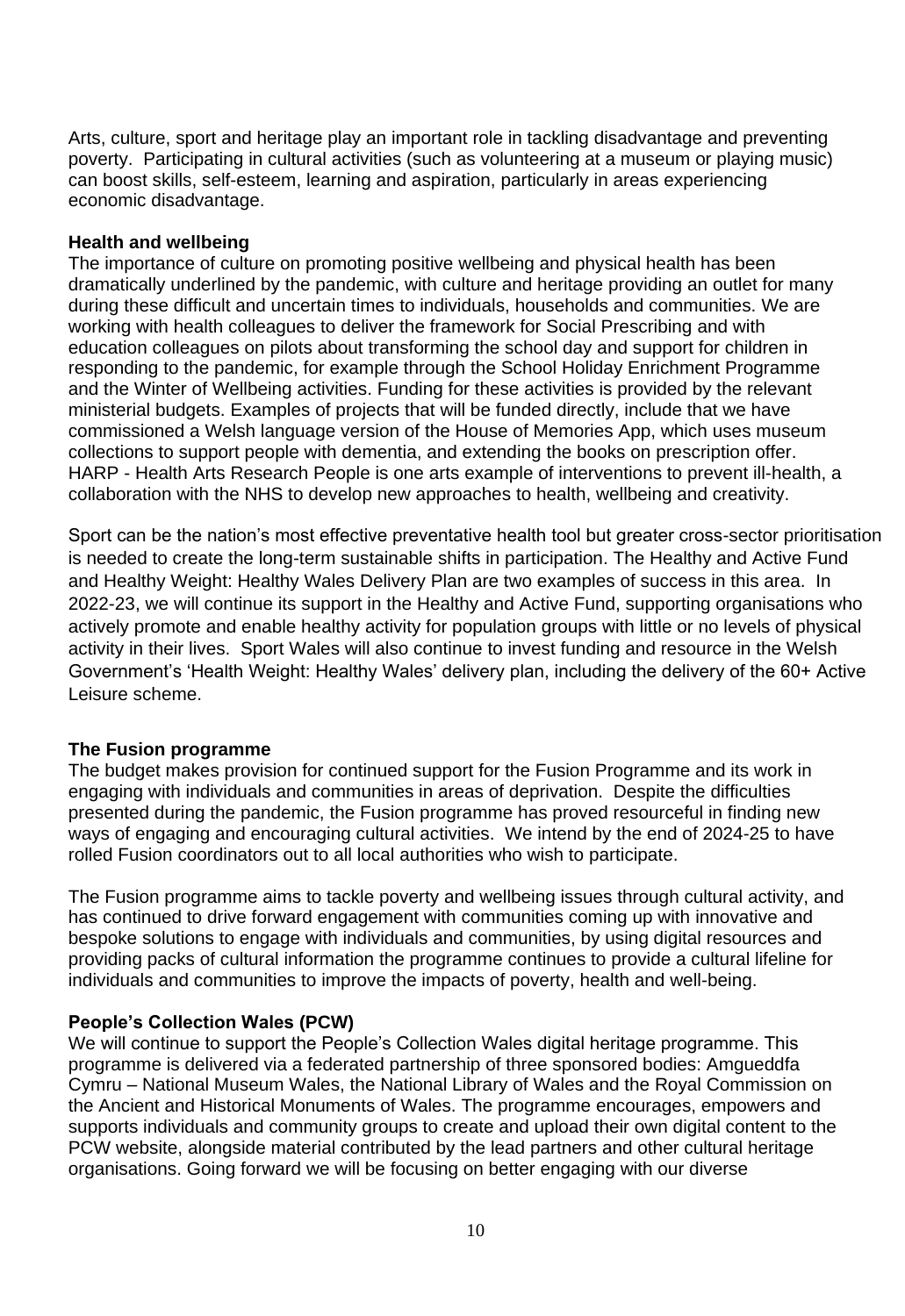communities across Wales, including our ethnically diverse communities and commitments in the Race Equality Action Plan.

## **Employment Opportunities**

The Economic Action Plan and the Employability Plan are underpinned by the evidence that well paid work is the best route out of poverty and the greatest protection against poverty for those at risk. By supporting jobs and sustainable growth, particularly with Creative Wales investments and opportunities to work in the wider arts, culture and heritage sectors and taking action to try to alleviate some of the challenges faced by people when accessing jobs, we aim to reduce the likelihood of families experiencing poverty and avoid the long term costs that poverty bring to society. We continue to create opportunities for individuals and families with initiatives and targeted investment across Wales.

#### **3.3 Information on allocations (and their location) in your portfolio to provide for legislation which has the potential to impact in the financial year 2022-23 as relevant to Arts, Culture and Heritage**.

The Welsh Government has identified Wales' historic environment law as a suitable subject for one of its first projects in an ambitious programme to improve access to Welsh legislation. The Bill will consolidate the main pieces of primary legislation for the historic environment. Although the structure and expression of the law may be different after consolidation, its legal effect will remain unchanged. There will be no policy changes in the Bill. As a result, the financial implications of the Bill are transitional and minimal and made up of updating guidance, forms, websites and promoting awareness of the new bilingual legislation.

Currently there is no new legislation requiring budget provision in 2021-22.

#### **3.4 Implications of the ongoing effect of the COVID-19 pandemic and the UK exit from the EU on the Arts, Culture and Heritage portfolio and how the Welsh Government will manage ongoing impact.**

Cadw, the National Museum, the National Library, the National Botanic Garden of Wales and Arts Portfolio Wales organisations may be adversely affected from less visitors, particularly overseas visitors. This position will continue to be monitored closely. For example, the restrictions due to the pandemic have had a significant impact on the number of visitors and commercial income levels at Cadw sites over the last two years. However, there has been a strong recovery in these figures from the summer of 2021 onwards with a good tourism season in Wales, and we expect this to continue as long as there are no further significant restrictions. The delivery has been protected with additional Covid allocations.

The local arts and culture sectors have benefitted from the Cultural Recovery Fund, and other sources of Covid relief funding including the Economic Resilience Fund and the furlough scheme. It is too early to assess the full impact of the pandemic on the cultural and arts sectors. The sector was amongst the last to re-open and the impact of the pandemic is likely to be felt for some time and until public confidence returns. We have seen reductions in visitors and volunteers. Many parts of the sector, such as theatres, are predicting that they expect 12-18 months before audience levels return to pre-pandemic levels.

The portfolio has greatly benefited over the years from EU funding for certain projects. For Cadw only limited European funding has been secured in very recent years; but more generally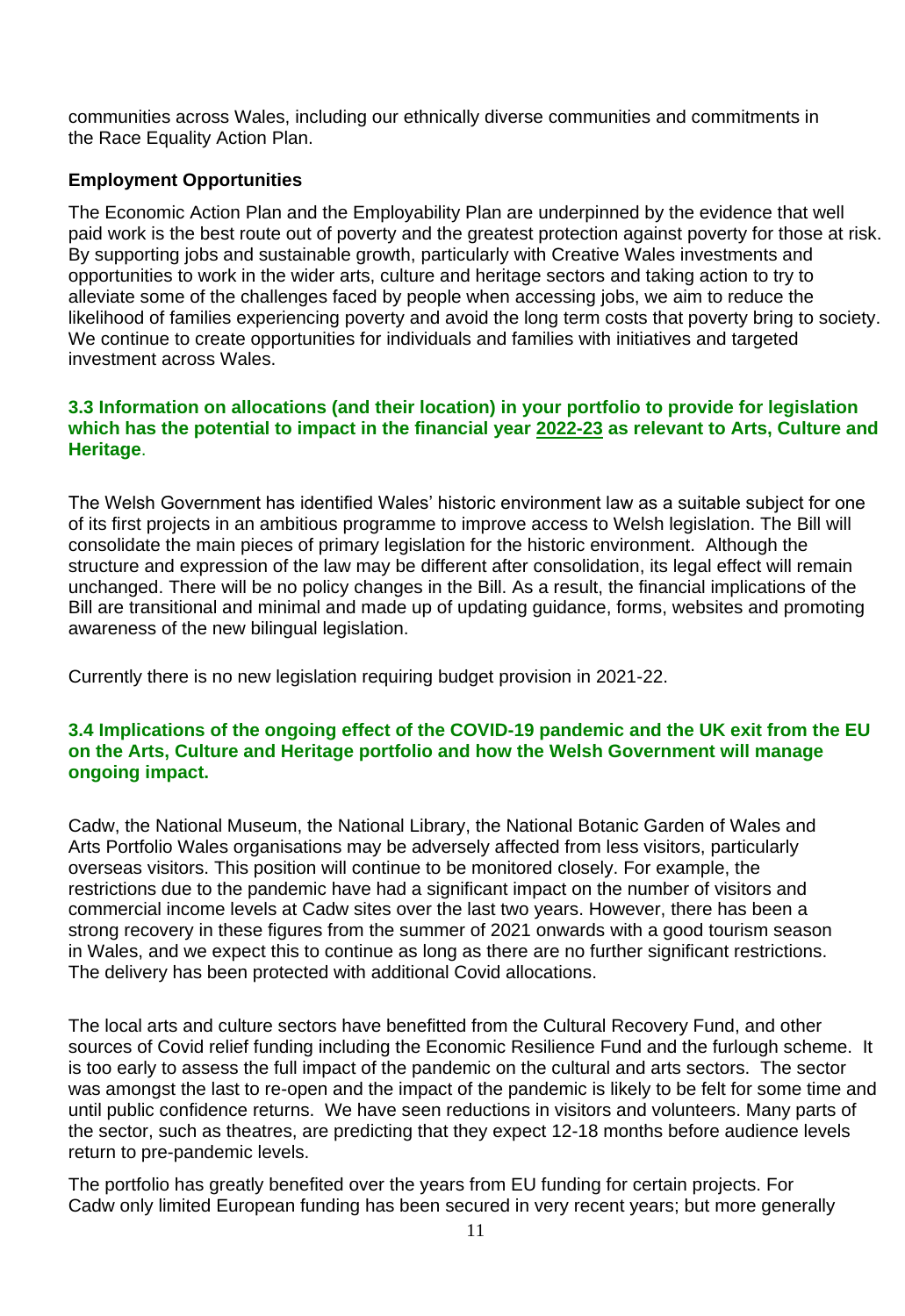clarity is awaited from the UK Government about the degree to which baselines will be augmented to replace EU funding, and how arrangements for the Shared Prosperity Fund will work.

The UK Government announced in December 2020 that a replacement for the Creative Europe programme would not benefit from direct funding as part of the comprehensive spending review, the Culture element has not been supported directly however the creative film and screen element has. Opportunities still remain to access a very limited fund via the Shared Prosperity Fund.

The Creative Europe programme has been superseded by the Global Screen Fund (GSF) which ran as a £7m pilot in 2021-22 under the Internal Market Act. While a small number of welsh business have benefited from this programme, officials have consistently provided feedback to DCMS about the need for devolved nations to be more involved in the programme set up and delivery. Within the recent Spending Review a further £42m has been allocated to the creative industries over the next 3 years which includes the continuation of the GSF. Oficials are continuing to liaise on the set up and delivery of this to ensure it has maximum impact for Wales. There has been no direct replacement to date for the Creative Europe cultural sub-programme and that the Welsh Government continues to engage with DCMS and other devolved nations to raise issues and identify options for support for the sector.

Since the first lockdown in March last year, the sport and leisure sector has been severely impacted. Sport across Wales came to an abrupt halt with all sports venues, activities, competitions and events closed, cancelled or postponed with an immediate impact and loss of income for most. All individuals, clubs, and organisations have been adversely affected by the pandemic.

Some impacts of Covid-19 on the sport sector have been mitigated by scale or speed by compensation packages announced by the UK and Welsh Governments. Throughout the pandemic to date Welsh Ministers agreed over £40m in support packages the sector including:

- Specific funding for spectator sports as a contribution towards the revenue losses that resulted from the restrictions preventing spectators from attending events; and
- Sport & Leisure recovery fund which provided to provide essential ongoing support to clubs and organisations, local authority leisure centres and leisure trusts, independent providers (including freelancers) and sporting events who saw a significant loss of revenue

## **3.5 Information on any COVID-related contingency funding for the cultural sector should the public health picture deteriorate.**

The Welsh Government is working closely with the UK Government, Scottish Government and Northern Ireland Executive, including on options in this scenario.

For the sponsored bodies in the cultural sector, being open and able to maintain their commercial operations without restriction is key to delivering against their commercial and fundraising targets. Restrictions relating to operating in a Covid-secure environment has negatively impacted on their ability to generate commercial income. In 2021-22, the UK Job Retention Scheme was helpful in mitigating the impact of Covid, especially as a large percentage of the grant in aid offered by Welsh Government to WGSBs relates to staffing costs. WGSBs were unable to access emergency funding such as the CRF schemes.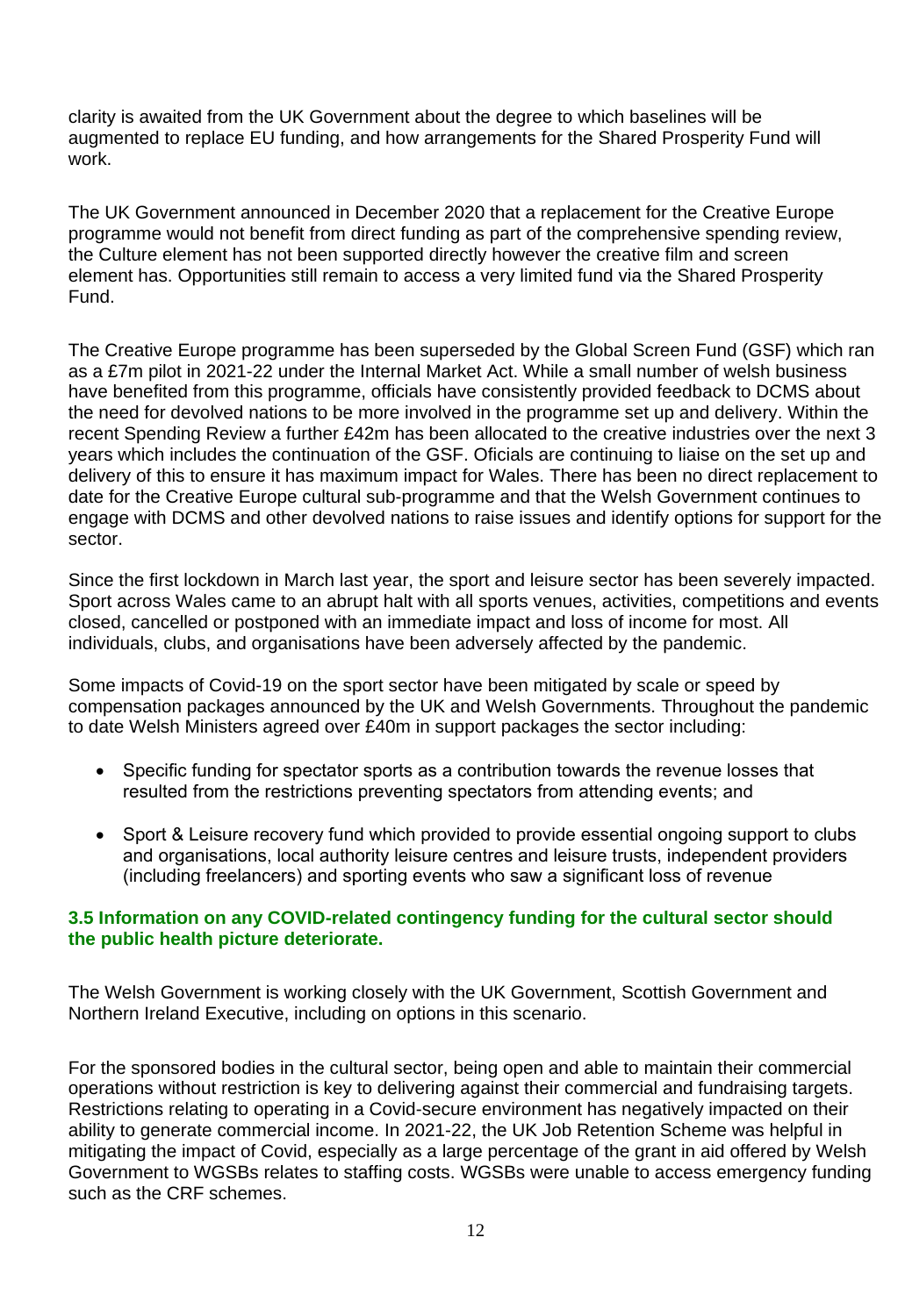Consideration is ongoing, in close discussion with our sponsored bodies and affected stakeholders, regarding whether and how much additional funding might be needed should the challenges continue or the situation get worse.

## **Specific areas**

## **Historic Environment Strategy and Implementation of Historic Environment Act**

#### **3.6 Allocations and commentary in respect of the implementation of the Historic Environment Act.**

The implementation of the Historic Environment (Wales) Act 2016 was planned to last for five years 2016 to 2021. Budgeted expenditure for implementation finished in 2020-21. While there will still be some annual costs associated with the Act, we have moved out of our planned implementation phase and any costs will be covered as routine expenditure from normal Cadw budgets.

## **Cadw**

#### **3.7 Allocations and commentary in respect of Cadw including revenue generation targets, and recent annual income generation figures.**

Income figures increased very significantly from the 2013-14 figure of £4.8m. This was the result of a number of initiatives to attract more visitors to sites, including investment in the facilities, together with price increases. The commercial income figure for 2019-20 was £8m – a record for Cadw. As a result of the restrictions due to the pandemic, the figure fell to just £1.2m in 2020- 21. In 2021-22, all Cadw sites were closed to visitors at the beginning of the financial year and only began to partially re-open as restrictions started to be lifted. Consequently, visitor numbers and commercial income were very low during the early part of the year. Most staffed sites were able to fully reopen from 7 August when we moved to Alert Level 0. Since then, commercial income figures have recovered more strongly than originally expected, perhaps as a result of the continuing restrictions on international travel and therefore the large numbers of people holidaying in Wales. The revised forecast income figure for the year is currently £6.2m although of course there remains uncertainty, particularly given the possibility of the re-introduction of some restrictions.

Cadw is currently undertaking major work at Caernarfon and Caerphilly castles which includes investment in new cafes, aimed at increasing the number of visitors and therefore commercial income figures in the future. The capital budget of £10m per annum going forward will enable the completion of this work; together with significant investment in some of Cadw's other sites.

Cadw were successful in retaining the majority of its members during 2020-21, with a retention rate of 91%, together with securing some new members, despite the pandemic and the fact that sites were closed for the majority of the year. This was achieved by offering extensions to memberships or discounted prices. This protected income streams for the future, and the number of members has increased to some 47,000, compared to 44,500 at the end of March 2021.

The deficit in 2020-21 and projected deficit in 2021-22 is being covered by additional funding from the Welsh Government.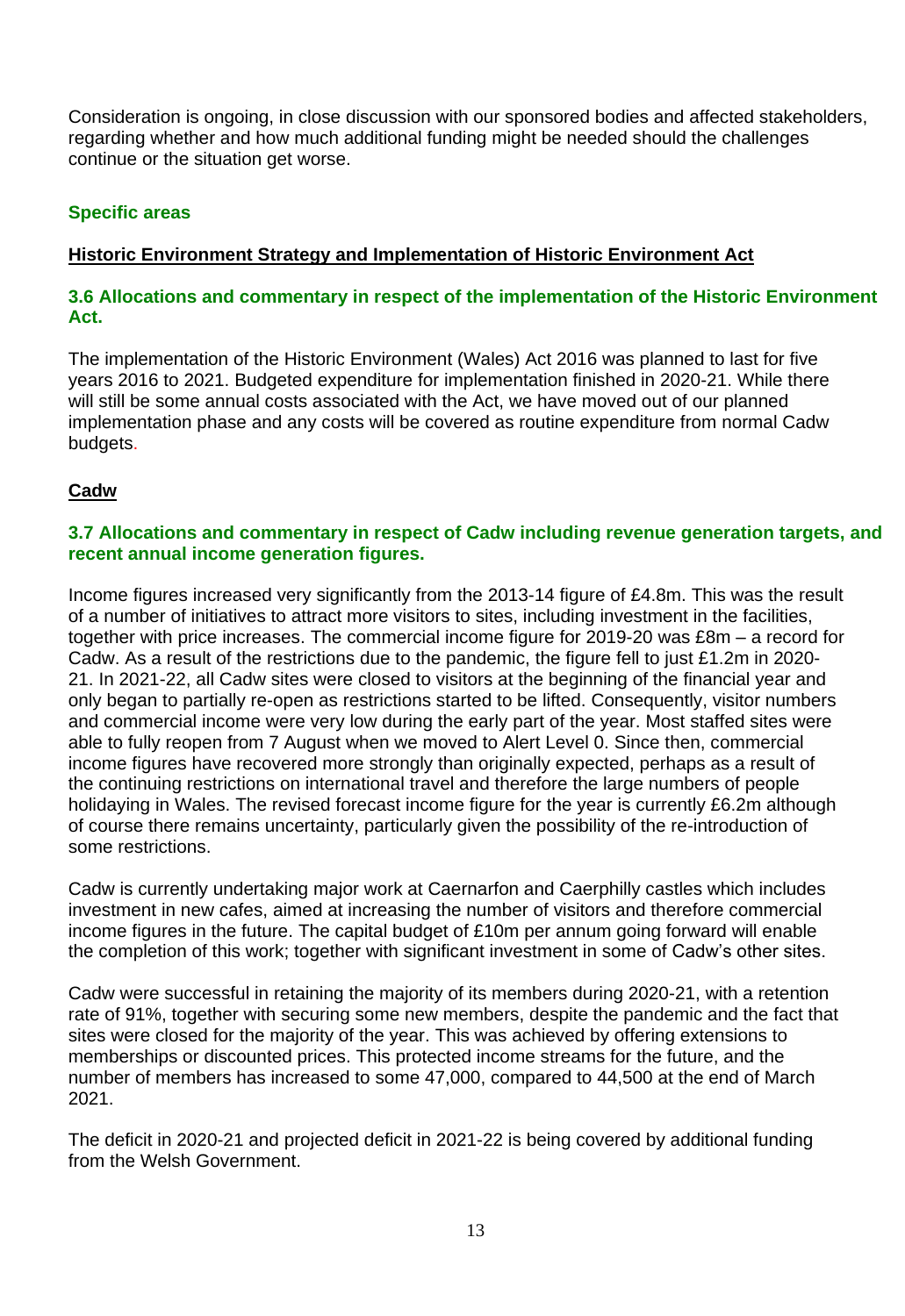More broadly, Cadw is working for an accessible and well-protected historic environment for Wales. It looks after, and provides access for the public to, 130 monuments across Wales. Of these, 29 are staffed sites and the remainder are free open-access sites. Capital expenditure on the conservation of monuments also remains an important priority.

### **3.8 Allocations towards funding for owners of historic assets**

There are more than 30,000 listed buildings and 4,200 scheduled monuments in Wales, and the majority are in private ownership. Most of those owners conscientiously care for their properties, which constitute a precious legacy for present and future generations.

Cadw has published an extensive range of guidance and signposting to available grant funding which can be downloaded without charge from the Cadw website. My Cadw officials are always happy to provide advice on general queries relating to historic assets, but specific enquires relating to the management of listed buildings are the responsibility of the local planning authority. However, if proposed works or other matters raise difficult questions, my officials are happy to offer advice in pre-application discussions involving all parties.

The listing of a building or the scheduling of a monument brings no entitlement to grant assistance. As with any building, the maintenance liability is a matter for the owner. However, Cadw does have grant schemes which are underpinned by the core objectives of our national strategy - *Prosperity for All*. Value for money judgements are made on the submission of costed estimates by the applicant, assessed by Cadw's Inspectors.

Cadw has the following capital grant schemes:

<u>.</u>

**Listed Building Grants -** for the repair and restoration of listed historic community assets such as village and community halls, institutes, libraries, and historic places of worship which are open for wider community use.

**Ancient Monument Grants -** Ancient monuments can range from Neolithic burial chambers to buildings of the industrial revolution. Many are vulnerable and we recognise that repair works may be costly or may not always be in the financial interests of the owner of the monument.

#### **3.9 Allocations and commentary in respect of the National Museum of Wales and the National Library of Wales, including any revenue generation targets.**

The National Library of Wales and Amgueddfa Cymru – National Museum Wales are both important and high profile cultural organisations. They are pro-active in delivering Government priorities and engaging the people of Wales in cultural activities as well as important facilitators for projecting Welsh culture internationally.

After a long period of standstill budgets, we were able to increase the baseline revenue grant in aid for these two national organisations in 2021-22 and also provide a small uplift in funding to support the delivery of the cultural strategy from 2022-23.<sup>3</sup>

<sup>&</sup>lt;sup>3</sup> To note that in 2021-22 additional non recurrent funding of £0.750m was made available to the Library to support the implementation of the recommendations from the Tailored Review.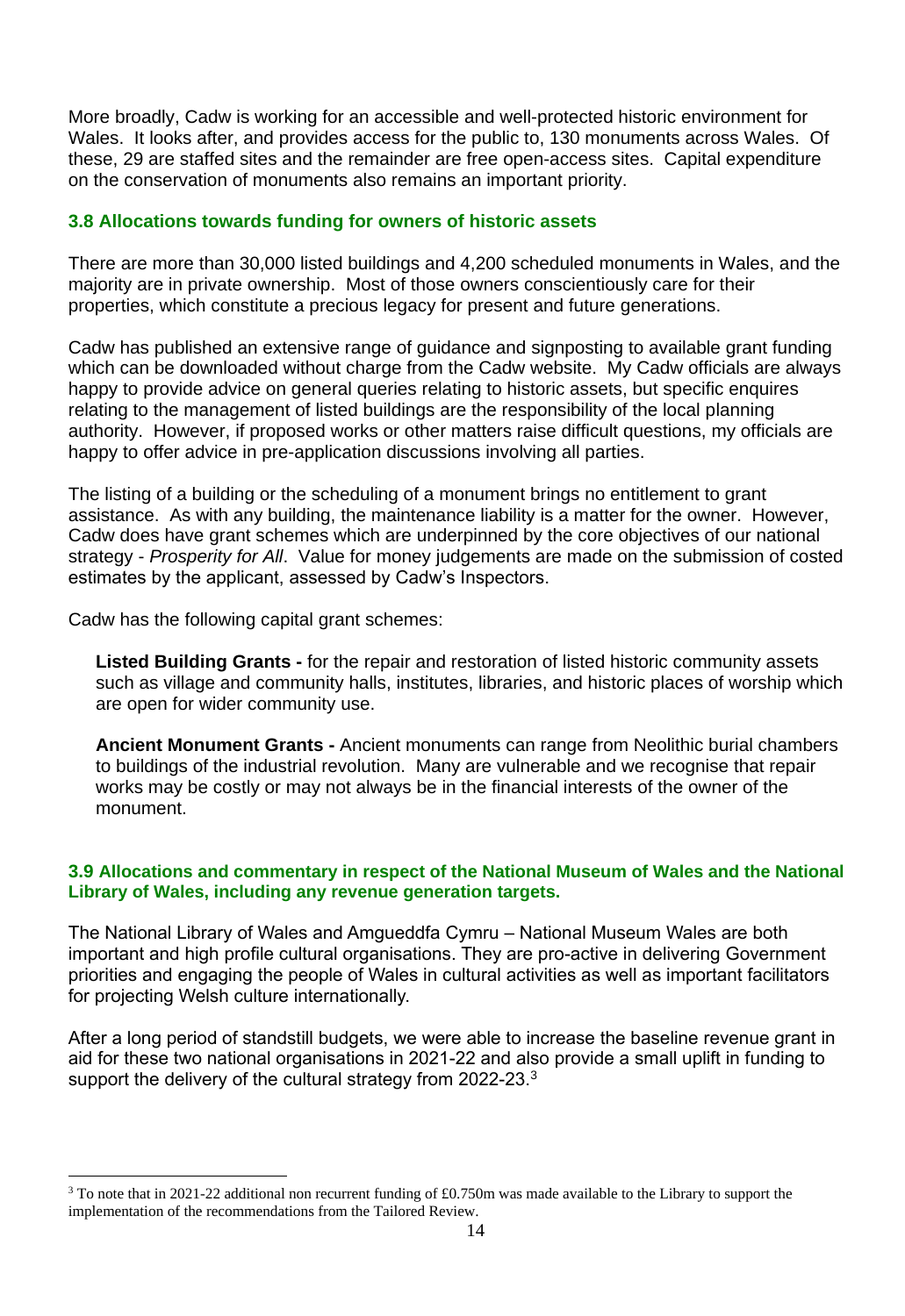#### **National Library – Total Budget £44.231m - revenue £33.981m, non cash £3.750m and capital £6.5m over three years**

The capital budget will enable the Library to progress the important work commenced to address the carbon footprint of the national institution. There is provision to meet the statutory obligations of the Legal Deposit Libraries Act 2003.

The National Library's commercial annual income generation target is £0.7m. The Library does well in attracting charitable donations and bequests but finds the commercial income generation target challenging, with less on-site options for generating revenue when compared to the Museum with its shops and cafes across seven sites. One of the recommendations of the Tailored Review was that the Library commissioned a report into its commercial potential. This is now underway but the findings are not yet available. The Library has commissioned reports on the contribution it makes to the local economy and to its potential as a cultural tourism destination.

#### **National Museum – Total Budget £98.724m - revenue £77.074m, non cash depreciation £7.2m and capital £14.5m over three years**

Total capital funding of £14.5m over three years will support decarbonisation and digital priorities and help address the challenges of operating in historic buildings, the need to keep our national collections safe, and the requirement to provide continued and safe public access whilst maintenance work is ongoing. The National Museum has to manage these challenges across seven different sites. Capital maintenance funding is not just about fixing existing issues although there is currently a backlog of capital maintenance work, it is also about supporting work streams which will improve visitor experience and increase the bodies' ability to generate additional revenue from their refreshed and upgraded public spaces.

The Museum's gross target for income generation is £5.5m, with a net target of £1.3m. The National Museum does not charge - free entry to the National Museum of Wales sites remains a Government commitment. This is an important policy in terms of removing barriers to participation in cultural activities for people from disadvantaged backgrounds and/or those on low incomes. It encourages repeat visits and community use of our National Museum of Wales sites and facilities.

#### **Royal Commission for Ancient and Historic Monuments of Wales – Total Budget £5.632m - revenue £5.080m, non cash depreciation £0.402m and capital £0.150m over three years**

The Commission has a leading national role in developing an appreciation of Wales' archaeological, built and maritime environment. The Commission cares for a vast and unique collection of photographs, maps, images, publications and reports supported by a team of expert staff and pprovides high quality digital content, services and resources which is easily accessible to national and international audiences.

All three of these national organisations are part of the Historic Wales Partnership. Given the extreme pressure on our revenue budgets, there will be an even greater need in 2022-23 for collaboration between all the bodies within the Historic Wales partnership and to explore what efficiencies could be gained through effective joint-working: via commercial partnerships and potential shared management of back-office functions.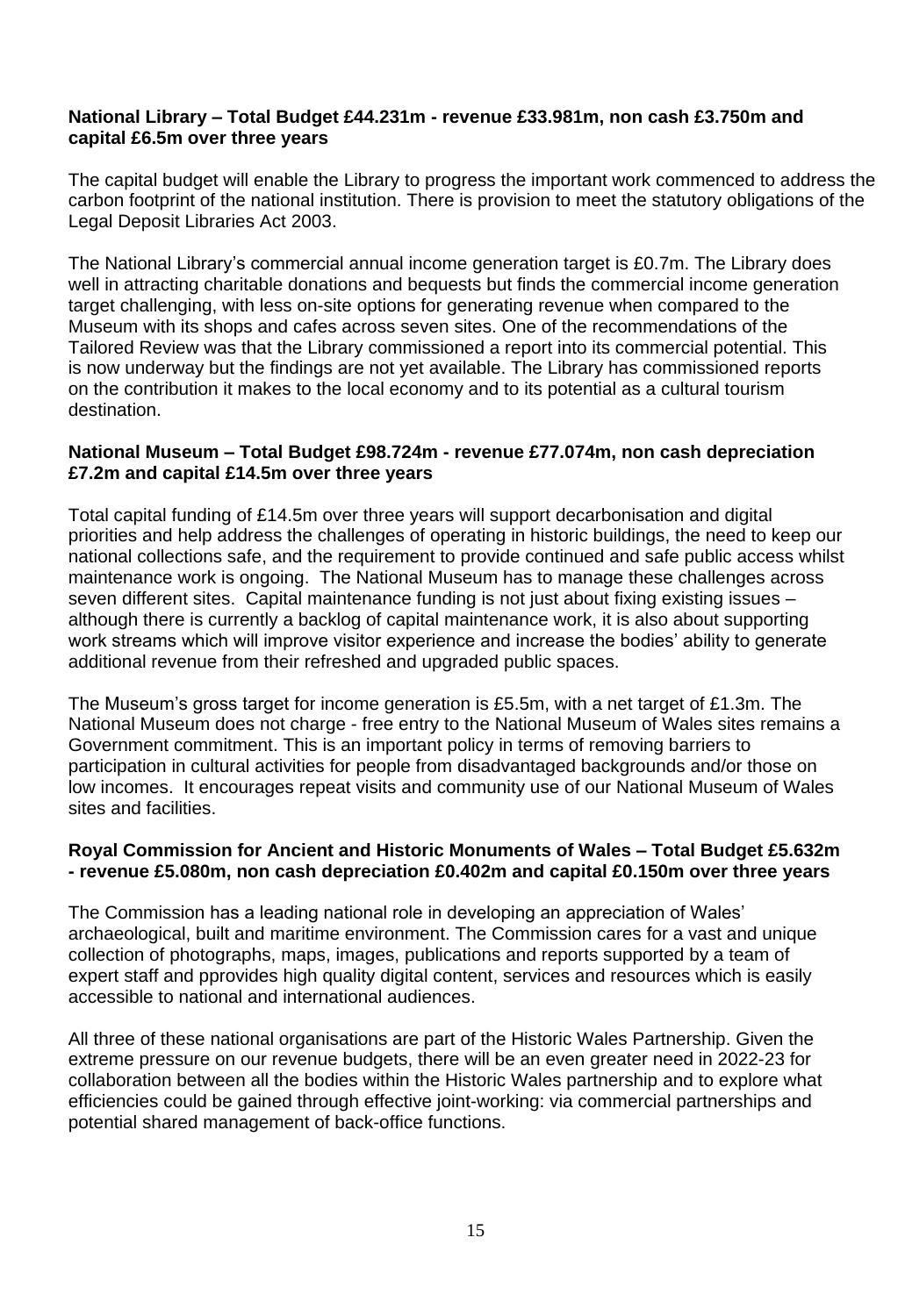## **3.10 Allocations and commentary in respect of the Libraries and Museums Strategies.**

We will create and publish a new culture strategy for Wales, which will define our priorities for the years ahead, including funding allocations. Funding is provided in the Local Culture and Sport budget over the next three years. The libraries and museum sectors in Wales will feed into the process to develop the new culture strategy.

We will extend our Capital Transformation Grants programme to fund a greater range and value of projects, including digital projects, to support decarbonisation and those to promote equalities. Funding for this is included within the local culture and sport budget.

#### **3.11 Funding allocated to take forward recommendations in the Review of Local Museums**

Consideration of the recommendations from the [Expert Review of Local Museum Provision in Wales-](https://gov.wales/sites/default/files/publications/2019-07/expert-review-of-local-museum-provision-in-wales-2015.pdf)[2015](https://gov.wales/sites/default/files/publications/2019-07/expert-review-of-local-museum-provision-in-wales-2015.pdf) will be included within the culture strategy.

The viability of the key recommendations hinged on implementation of the creation of three regional bodies. This remains a decision for local authorities across Wales. The Welsh Government explored the recommendation further via the feasibility study 'To Create and Run a Regional Museum Structure', completed in summer 2019. Both the original Review and this feasibility study recognised that the recommendations had significant cost implications and since 2015 the creation of regional bodies was not deemed a priority by local authorities.

We will explore a Welsh scheme to identify objects of national significance within local museum collections, in line with the recommendation on 'Collections Wales'. This will enable a better understanding and protection of the collections that the local sector holds in trust for the public, some of which are on a par with those held by our national organisations in their significance. Currently, there is no way to map, understand and identify those important cultural assets.

## **3.12 Allocations and commentary in respect of the Arts Council of Wales 3.13 Allocations and commentary in respect of funding to promote access to the arts**

#### **Arts Council – Total Budget £101.127m - revenue £99.570m, non cash £0.357m and capital £1.2m over three years**

Our primary investment in the arts sectors is via Arts Council Wales. Working with Arts Council of Wales, will continue to support and promote the vital contribution that the arts make to Wales, to foster an environment in which the arts are able to flourish – an environment which identifies and nurtures creative talent, wherever it is found in Wales, to its full potential. Specific priorities for the year include promoting equalities as the foundation of a clear commitment to reach more widely and deeply into all communities across Wales and strengthening the capability and resilience of the sector, enabling creative talent to thrive.

In this budget we are maintain our investment in the Arts Council of Wales and enabled a slight increase to support the culture strategy from 2022-23. Before the pandemic more than four million people attended events presented by members of the Arts Council's Arts Portfolio Wales. In 2019-20, 87% of the adult population in Wales had attended arts events, and 86% of children and young people had taken part in arts activities. <sup>4</sup> Funding will help generate the cultural

1

<sup>4</sup> [Annual Surveys | Arts Council of Wales](https://eur01.safelinks.protection.outlook.com/?url=https%3A%2F%2Farts.wales%2Fabout-us%2Fresearch%2Fannual-surveys&data=04%7C01%7CJoanne.Thomas%40gov.wales%7C1ffd86f2ed464c8141d808d9bfaf3d63%7Ca2cc36c592804ae78887d06dab89216b%7C0%7C0%7C637751581624225052%7CUnknown%7CTWFpbGZsb3d8eyJWIjoiMC4wLjAwMDAiLCJQIjoiV2luMzIiLCJBTiI6Ik1haWwiLCJXVCI6Mn0%3D%7C3000&sdata=W0ekibFJenvwz94%2FWOImdZxU%2FIfH%2FA3i0fH7fHpVOWU%3D&reserved=0)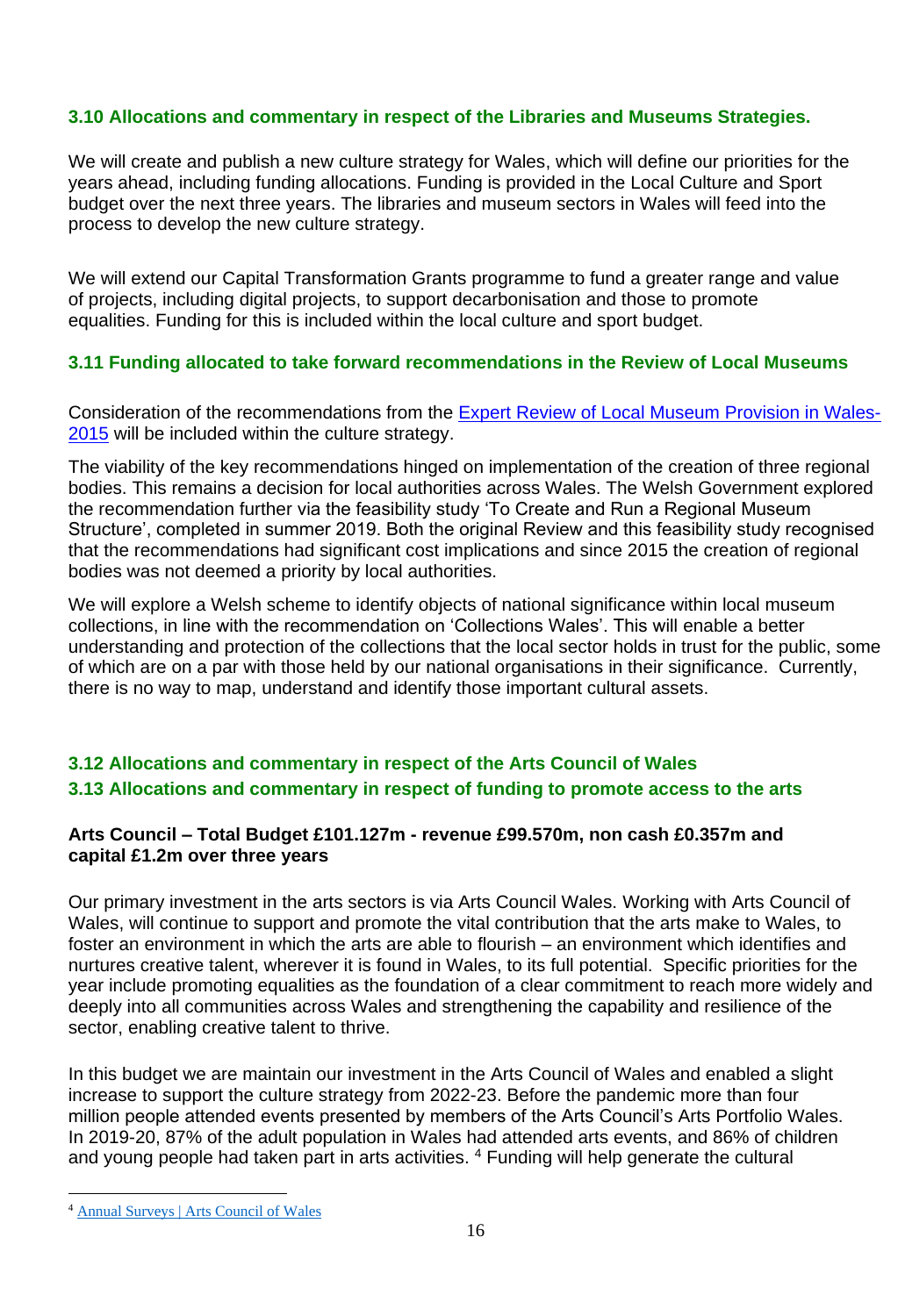capital for recovery that nurtures the creative industries with knowledge, skills and ideas and continue to stabilise the sector, maintaining employment and work opportunities.

Increasing and diversifying levels of access and participation in the arts continues to be a priority in the Government's Remit letter to Arts Council. The Arts Council of Wales uses the majority of its grant-in-aid to core fund 67 key strategic arts organisations and we expect them to continue to prioritise access and engagement work. The five year [Corporate Plan 2018-23: For](https://arts.wales/resources/corporate-plan-2018-23-for-benefit-all)  [the Benefit of All](https://arts.wales/resources/corporate-plan-2018-23-for-benefit-all) emphasises the commitment for an increased focus on access, equalities and diversity and identifies, including via the upcoming Investment Review.

Our investment in major culture capital projects, especially Theatr Clwyd and the National Contemporary Art Gallery is designed to tackle inequalities and provide better access, including to north and mid Wales. Funding for these projects is provided in the Local Culture and Sport budget, and is subject to consideration of relevant business cases. Further detail provided in section 4.

#### **3.14 Allocations and commentary in respect of funding aimed at using arts and culture to tackle poverty.**

The Arts Council of Wales is a key strategic partner in the Fusion programme, supporting organisations to participate by providing practical advice and brokering introductions between Fusion partners and artists/arts organisations in their areas. Where relevant, it publicises opportunities and disseminates information via its e-news, website and to Arts Portfolio Wales clients. The Arts Council continues to reach out to those disadvantaged communities via the Arts Portfolio Wales clients and is also seeking to directly engage with those communities.

Further information on Fusion is provided at section 3.2.

#### **3.15 Allocations and commentary in respect of funding aimed at encouraging/enabling arts organisations to generate more of their own income.**

The Arts Council of Wales Resilience Programme has been significantly tested during the pandemic with substantial funds being required to keep a number of the Arts Portfolio Wales Organisations solvent. The resilience programme will require further monitoring and support until the Arts sector is able to return to normal operating circumstances.

The Arts Council of Wales's Resilience Programme ensures that cultural organisations are more business-focused, professional in their management and operation, and able to develop and manage their activities to ensure long-term stability and financial security in a challenging financial climate. This £2m fund has supported 57 of the 67 Arts Portfolio Wales organisations to share best practice, models of delivery and pilot different approaches to long term sustainability. This has proved hugely beneficial for the 85% of the Art Council of Wales's core revenue portfolio who are signed-up to the programme.

We will continue to support Arts and Business Cymru, as it provide a vital link between business and the arts, generating funds to support artists.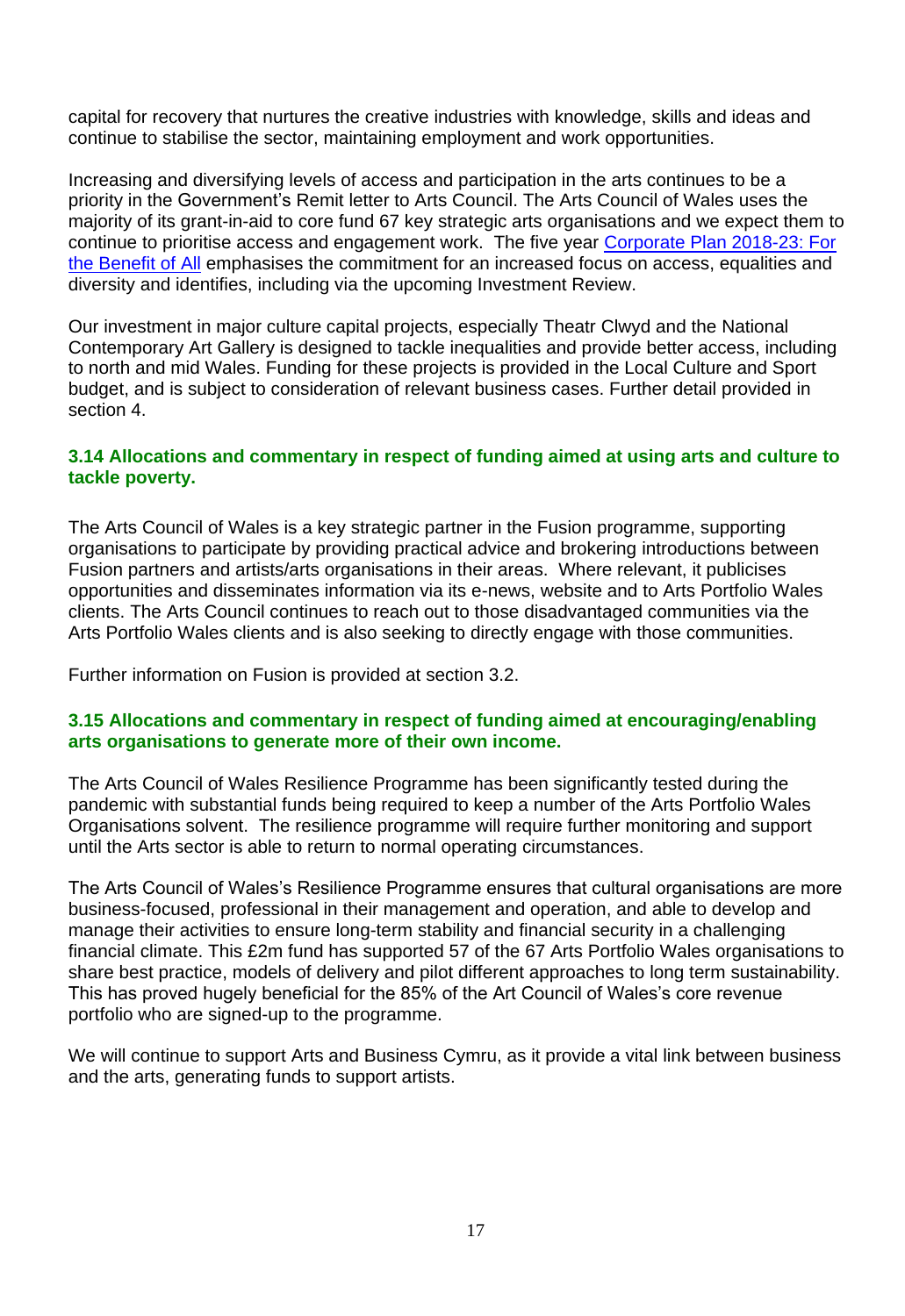#### **Media and broadcasting**

#### **3.16 Allocations and commentary in respect of any funding for the media and broadcasting.**

In 2021-22 a total of £3.760m was awarded to the Books Council of Wales to support the publishing sector in Wales. This included revenue funding for Golwg Ltd and the Digital Welshlanguage News Service, Golwg 360. Publishing organisations have also been supported through the Cultural Recovery Fund. A Memorandum of Understanding was announced between Creative Wales and the BBC to build on the existing positive relationship between both parties and to capitalise on opportunities to work jointly and with partners to support the further growth of the creative industries in Wales. A key focus of the BBC MOU is ensuring maximum benefit to Wales from public service broadcasting activity and investment.

In 2022-23 an annual budget of £3.760m has been set aside for the continued funding of Books Council of Wales initiatives, including the Digital Welsh-language News Service. Work to develop Memorandums of Understanding with other public service broadcasters in Wales will continue, to support increased partnership working on broadcasting issues and funding opportunities for Welsh organisations. The Wales Public Interest Journalism Working Group will also provide an important mechanism for identifying further opportunities to support the sector through additional targeted investment in-year.

We will also explore the creation of a shadow Broadcasting and Communications Authority for Wales, particularly how it would support the Welsh language. Additional funding for these initiatives has been made available from the Co-operation Agreement.

#### **3.17 Details of spend from the Independent Community Journalism Fund, including how these funding decisions were made, and what outcome they are intended to achieve.**

The Independent Community Journalism Fund is now closed and no funding has been provided in the financial year 2021-22. The Fund was open to applications between April 2019 and March 2020, and emergency COVID-19 funding was provided to cover the period April 2020 to October 2020.

#### **3.18 Allocations and Commentary in respect of any funding for the development of Creative Wales (including funds to be distributed by Creative Wales)**

The Draft Budget total allocations over three years for Creative Wales are revenue £21.364m and capital £15m (including the Books Council of Wales). In 2021-22 Creative Wales total budget allocation is £12.427m. Creative industries in Wales including film and television production, digital and musical production representing one of Wales' fastest- growing sectors, with an annual turnover of more than £2.2bn and employing over 56,000 people, 40% more than 10 years ago. Film and TV companies spent around £55m in Wales in 2018, supporting local businesses and also contributing to tourism and awareness of Wales. As one of the pillars for the international strategy the budget, the additional investment of £1m will strengthen the offer and further promote our international reputation as a centre of excellence for production and high end TV drama, with major studios such as Disney, Netflix and HBO all choosing Wales for their productions.

The creative industries sector is extremely well placed to support the post-COVID economic recovery and it is estimated that the number of new creative jobs created in Wales by 2025 would be 8,051.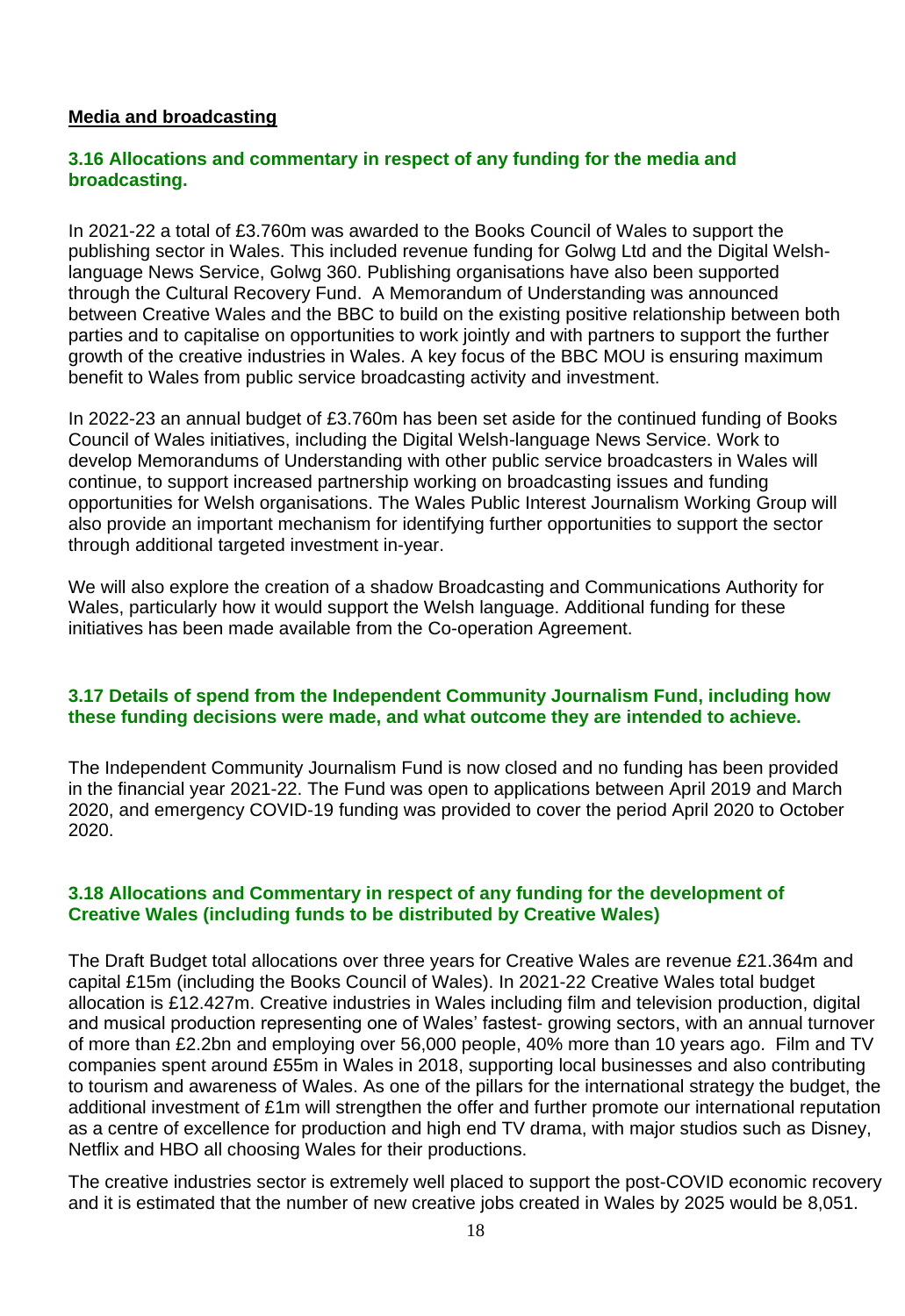Based on the 22% growth rate of creative industries jobs in Wales between 2011 and 2020 and whilst still considering the impacts of Covid-19 on the sector, this figure could increase to 12,386 by 2029 with enough spend and investment. Creative Wales capital and revenue budgets will be targeted to ensure Wales capitalises on the growth opportunity, as well as ensuring wider cultural, social and wellbeing benefits are maximised.

The last decade has seen a 125% growth in production spend, with the Film and TV industry being one of the fastest growing sectors in the UK economy. UK film production alone reached a national spend of £2billion in 2019, shooting some of the biggest global hits. Amazon, Apple TV, Disney+, Netflix and others are all making new content with billion £ budgets and Wales is seen as a very favourable location to produce these shows. The potential to secure these major international brands with a guarantee on investment of at least 10:1 while also providing significant training and apprenticeship opportunities is a real opportunity for Wales. Since March 2020 Wales has invested circa £11m in productions with a return of £117m spend on the local supply chain, crew and locations. Investments in productions, provide significant benefits to Wales, providing work for our large freelance community, but also to include young people and new entrants to the industry in a variety of roles such as craft, hair, make up, costume, accounting and electrical.

As a relatively new body, Creative Wales continues to develop its approach to measuring success. A KPI Framework is in development, in consultation with the Creative Wales Non-Executive Board, mapping our actions to the shorter term outputs and longer term outcomes we are seeking to realise as a result of our interventions. The Framework will also link our activities to the Wellbeing Goals and Objectives.

All recipients of Creative Wales support will be expected to adhere to sustainability principles and provide evidence of practices that aspire for a zero-carbon + zero-waste future for scripted film, highend TV drama and studio-based production. Projects that do not meet our funding principles that are aligned to the PfG will not be taken forward. Each investment programme will be expected to meet a set of key scoring criteria that will be weighted to reflect the ambitions of the PFG (Skills, fair work, sustainability). We will ensure the Young Person's Guarantee is built into all future funding offers thereby facilitating a firm commitment to investment in skills, training, best practice in recruitment and ensuring opportunities are open to all. Our production funding will also be expanded in 2021 to include projects in the computer games, animation and immersive genres.

Diversity and inclusivity is embedded in all our activity and the Creative Wales Non-Exec Board have set this as their number one priority. Creative Wales' ambitions for a more diverse and inclusive creative industries sector in Wales clearly align to the Programme for Government's commitments to maximise fairness for all, eliminate equality and to celebrate diversity. We will support delivery of the vision set out in the draft Race Equality Action Plan. We want more equal outcomes for protected characteristic groups, including Black, Asian and minority ethnic people. Creative Wales will deliver against a number of the goals and actions set out in the document.

The additional funding for broadcasting and media will support action to strengthen the media in Wales and explore the creation of a shadow Broadcasting and Communications Authority, as set out in the Labour Co-operation Agreement with Plaid Cymru. Further work is required to agree the how additional funding will be spent, but its aim will be to support a plurality of media and access to effective, accurate and relevant content for Welsh citizens across media platforms in the Welsh and English language. We will seek input on our use of the additional investment from the Wales Public Interest Journalism Working Group and use learning from the pilot fund delivered in 2021-22 to provide recommendations to Ministers on how additional funding should be allocated.

The additional investment for skills will support the development and delivery of a creative wales skills fund**.** This new fund will align to the Programme for Government commitment for a creative skills board structure, with the new structure having a role in the design of the fund and recommending projects to be supported to Ministers. The investment will address an identified need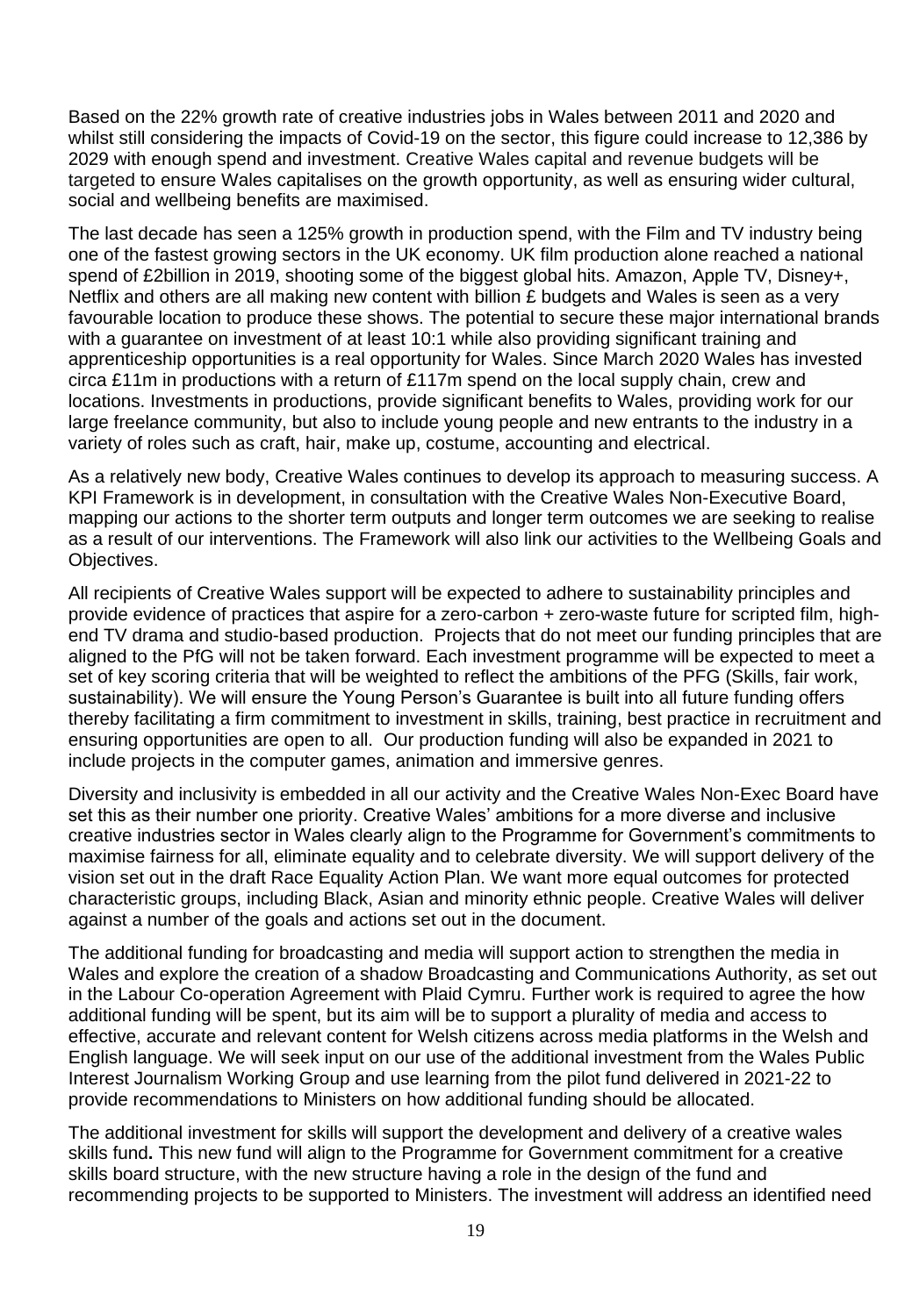for skills support in the sector and activity will be aligned to evidence, including the findings and recommendations of the Screen Survey Wales report. An important focus of the fund will be addressing under-representation and supporting accessible pathways to support a more diverse and inclusive bilingual sector in Wales. Alongside the skills work Creative Wales has committed to increase workplace standards and practices.

#### **3.19 An update on [plans](https://record.assembly.wales/Committee/11099#C345290) to provide further support to English-language journalism "similar to the Welsh Language model".**

Creative Wales is exploring options to allocate the £100,000 revenue set aside in the 2021-22 budget and future years to support an increase in news provision in Wales. This has included engagement with key stakeholders in recent months, in line with the requirement for this funding to be delivered on an arms-length basis from government. Potential approaches to allocating this funding were discussed at the first meeting of the newly established Wales Public Interest Journalism Working Group in November. The intention is to announce further detail on the use of this funding in the New Year.

#### **Support for film and television production**

#### **3.20 The latest revenue and projected revenue figures, and occupancy rates for Pinewood Studios/Seren Studios since the commencement of the Management Services Agreement in November 2017.**

As referred to in the last response to the committee on this matter, the agreement with Pinewood came to an end on 31 March 2020, with Welsh Government temporarily managing the space until a longer term tenant was found.

Following a successful period of negotiation, on 1<sup>st</sup> October 2020 Welsh Government entered into a 10 year lease agreement with Great Point Media, a London based investment company with a portfolio of existing studio developments in the U.S.A. The lease is on commercial terms, the details of which are confidential. However, the Studio has recently been home to Havoc, a Netflix production being directed by the Welsh film Director Gareth Evans. It is anticipated that this production will spend circa £20m on the local economy in Wales.

#### **3.21 The latest figures for the Media Investment Budget, including total investment, return on investment and Welsh spend (broken down by project).**

A summary of the individual loans investments, the funding recouped to November 2021, and the balance of each project that has been supported by the Media Investment Budget is included at **Annex B**.

#### **3.22 The latest figures for the Wales Screen Fund including total investment and Welsh spend (broken down by project).**

The total value of offers is £40.063m with anticipated spend £463.196m. A list of the projects is provided at **Annex C.**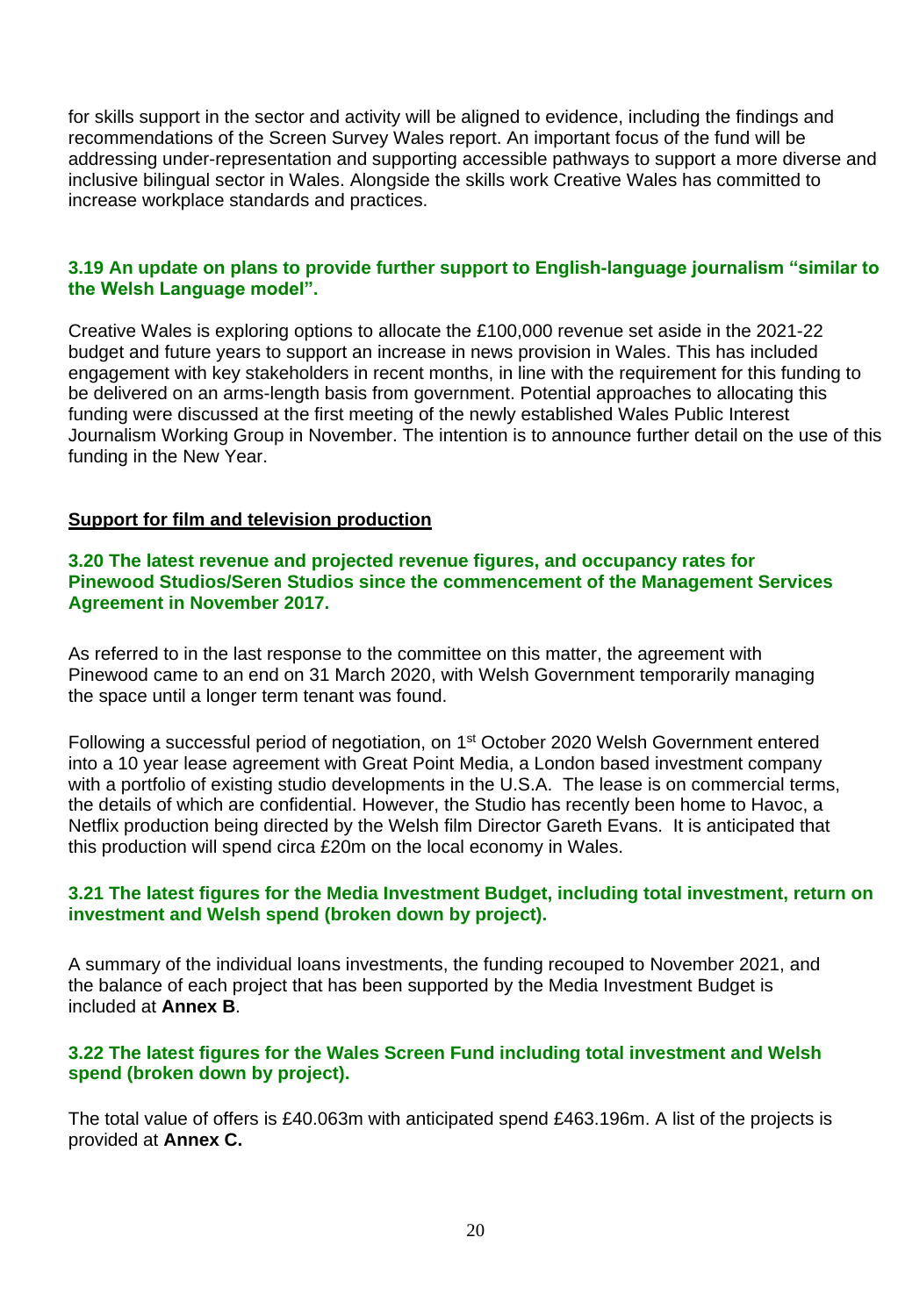#### **3.23 The latest figures regarding the Welsh Government's loan to Bad Wolf Studios including total repayments and Welsh spend (benchmarked against Welsh Government targets).**

The total investment value in Bad Wolf is £20.447m (with £2.1m yet to be drawn down). At November 2021 actual Welsh spend is £133.496m against original target of £133m. Total interest due on the loan arrangement is £1.064m with repayments commencing in 2020-21. The latest financial detail is provided at **Annex D**.

## **3.24 Sport**

Our work and the work of Sport Wales contributes to many of the wellbeing goals but primarily those of creating A Healthier Wales and a Wales of Vibrant Culture and a Thriving Welsh Language. The benefits to our mental and physical health of healthy and active lifestyles are clear. By increasing our levels of activity and adopting other good lifestyle behaviours, we can all not only reduce our risk of cancer and cardiovascular disease but also improve our mental well-being and reduce the risk of developing dementia. Regular physical activity is proven to help prevent and treat noncommunicable diseases (NCDs) such as heart disease, stroke, diabetes and breast and colon cancer. It also helps to prevent hypertension, overweight and obesity and can improve mental health, quality of life and well-being.

Sport and active recreation can help promote physical activity for people of all ages and abilities. Active play and recreation are important for early childhood as well as for healthy growth and development in children and adolescents. Quality physical education and supportive school environments can provide physical and health literacy for long-lasting healthy, active lifestyles. Older adults can benefit from regular physical activity to maintain physical, mental and social health and enable healthy ageing.

Sports Wales' strategic plan; Vision for Sport is very clear that Wales can transform into an active nation, leading to population level improvements in health outcomes, educational attainment and wellbeing. However, for this to be achieved it requires cross-sector engagement. Neither sport, nor Sport Wales, can achieve this alone.

Whilst the work undertaken by Sport Wales is aimed at multiple sector outputs, there are key areas of collaboration across government initiatives for aimed at tacking inequalities, education and young people and health and well-being). This collaborative approach includes action at a number of levels including:

- Collaboration across the sport system (for example, investment into the Urdd and their work across local sport partners and National Governing Bodies of Sport to support "*Towards a million Welsh speakers and enable our tourism, sports, and arts industries to thrive"*
- Multi sector collaboration at a local and regional level (for example, Sport North Wales includes all primary partners in the sport, health, education, housing and third sector who are working on an agreed collective plan to maximise sport and physical activity opportunities and tackle inequalities); and
- Multi sector collaboration on a national level for example our targeted work with WG Health Improvement Division, Public Health Wales, and Natural Resources Wales in tackling physical inactivity and promoting improved mental and physical health.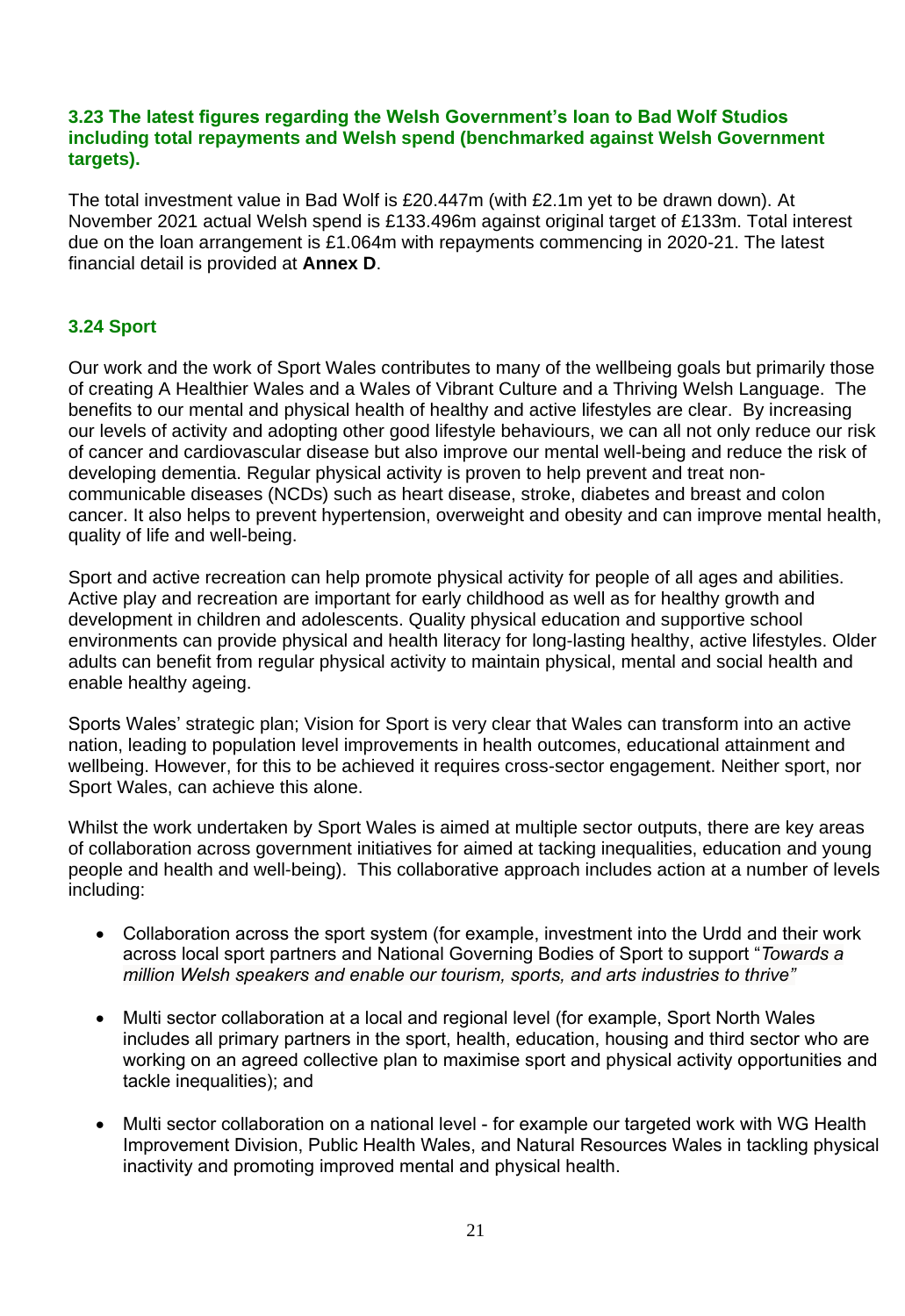There is a need to remove the barriers to participation to those wanting to access sporting opportunities and the provision of facilities to encourage transgender and ethnic minority participation is a priority. Additionally we have commitments to end period dignity and existing facilities need to be upgraded to address these barriers as well as ensuring any new facilities incorporate this thinking within their designs across all aspect of the equality agenda.

Our budget plans for 2022-23 also include an investment in the Armed Forces Free Swimming Scheme delivered by local authorities and a contribution to the Urban Games which will be delivered by the Urdd.

## **4.0 Programme for Government commitments**

On 23 September 2021 the Chair wrote to you asking you to set out the funding allocations for commitments outlined in the [Programme for Government](https://gov.wales/programme-for-government-2021-to-2026-html) under the heading 'Push forward towards a million Welsh speakers, and enable our tourism, sports and arts industries to thrive'. That is

#### **• ensuring that Black, Asian, and Minority Ethnic histories are properly reflected throughout our cultural and heritage sectors including in National Museums [and Ensure the history and culture of our Black, Asian, and Minority Ethnic communities are properly represented by investing further in our cultural sector and museum network"];**

Officials are working with equality colleagues, sponsored bodies and sector stakeholders to develop final goals and actions for culture, heritage and sport following the consultation on the draft Race Equality Action Plan. We intend to go forward with key priorities, as set out in the Action Plan: accountability; funding; celebrating cultural diversity; setting the historical narrative and education.

The goals and actions we are finalising are intended to acknowledge and combat past and present disadvantages experienced by Black, Asian and minority ethnic groups; to eliminate discrimination and barriers to the full enjoyment of rights in all aspects of culture, heritage and sport; and to recognise and celebrate past and present racial and ethnic diversity in Wales. The intention is that these goals and actions will not simply be transactional in their ambition but transformational and able to deliver demonstrable changes – leading to equal outcomes for ethnic minority people, particularly ethnic minority women, and equitable access to cultural, heritage and sporting activities that will improve outcomes for all protected groups and support best practice. Discussions are continuing with our sponsored bodies, local sector and other partners, and with community organisations and stakeholders, to identify and agree specific roles. These will vary, on a case by case basis. As an example they could involve discussions to inform the scope or development of work needed, or leading / participating in delivery activity, or in some cases taking responsibility for specific goals or actions.

We are funding projects in 2021-22 year to the value of £0.6m, as a first step to delivering our commitments in the Action Plan and will build on this over the next three years. There is further provision in the Local Culture and Sport budget for future years' revenue and support for capital investments. The main focus of initial project activity is to create a platform whereby a greater understanding of the collections held by cultural institutions across the country is established, the ethnic minority histories they represent are better understood and the gaps in representation are recognised. This will enable more meaningful, respectful and impactful projects and programmes in subsequent years. The grounding laid this financial year will help to ensure that work over the next few years can be led by our diverse communities and address known underrepresentation. Stakeholders such as Race Council Cymru have been directly involved in ensuring that the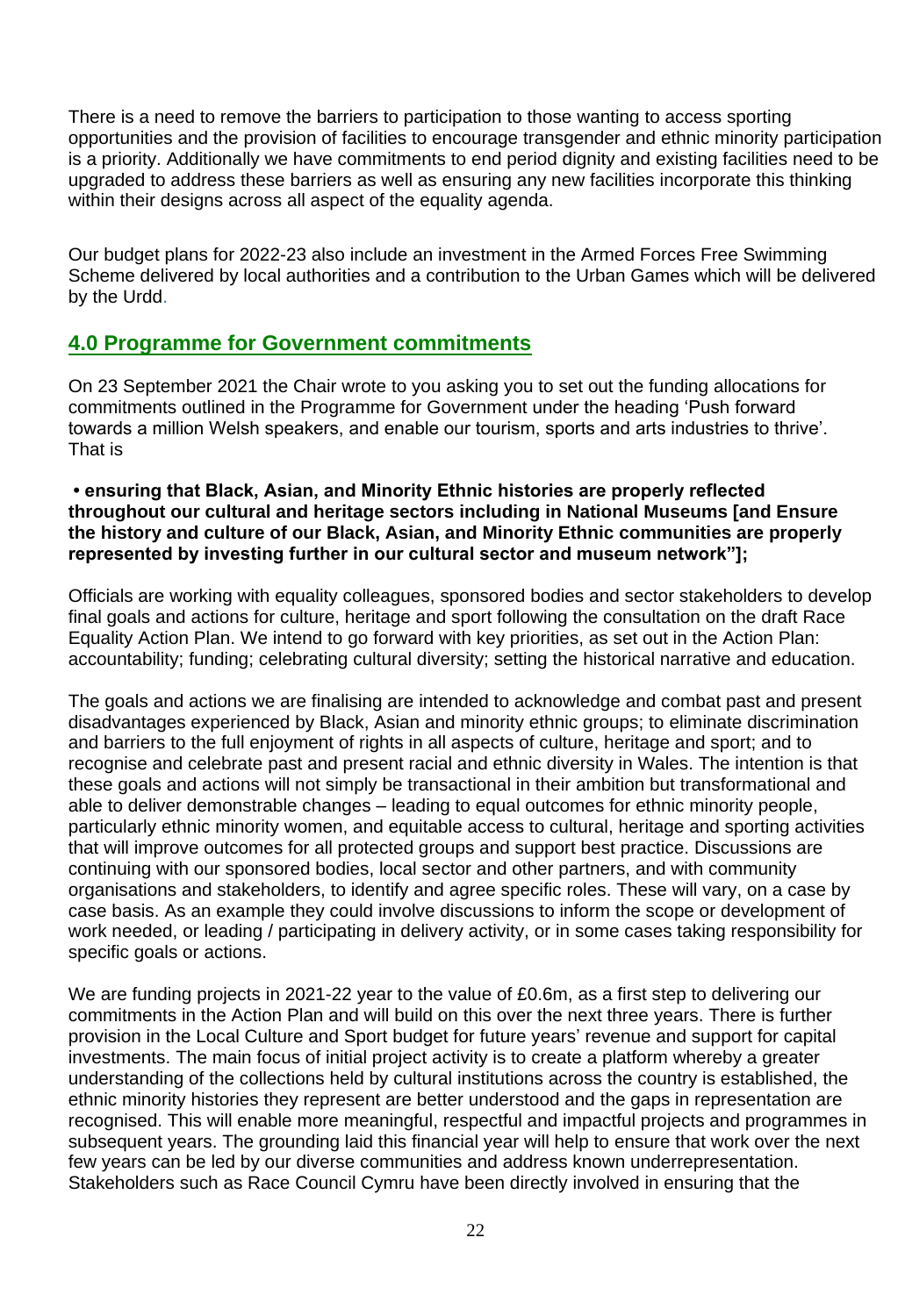proposals funded are relevant and beneficial for our diverse communities, and are also developing further proposals.

## **• creating a Creative Industry Research and Development Fund**

With regards to the establishment a creative industries R&D fund. We are currently proposing to support a programme of R&D funding available across Wales, to be delivered between 2022 and 2026 by the recently announced 'media.cymru' project. This is a UKRI funded programme being led by Cardiff University, supporting the growth of the media cluster in the Cardiff city region.

WG funding of £500k is being utilised to extend the programme to all of Wales. This is an accessible programme where any creative business can apply for support to develop their R&D, at various stages, under a managed structure. At present it is proposed that £3.5m will be allocated to this activity. The broad plan is for the Innovation Pipeline to have three key funding mechanisms:

- $\blacksquare$  Ideas Lab 120 projects £30k total cost
- Seed Fund 60 projects (up to £10k per award) £420k total cost
- Development Fund 60 projects (up to £50k per award) £2.25m total cost

The remainder of the funding, around £800k, is for bespoke, strategic funds that can be developed as media.cymru progresses. Delivering this funding is considered to meet the programme for government objective of establishing a creative industries R&D fund. Welsh Government officials will play a key role in defining the programme and also in the selection of projects which complement our existing strategies and support. The activities of media.cymru and Creative Wales are complementary.

The provision of and R&D fund also provides essential early stage support for creative businesses that is not easily delivered via existing structures in innovation. Businesses will be able to access follow on funding from other complementary CW funding programmes.

#### **• establishing a National Music Service**

The Minister for Education and the Welsh Language will be investing an extra £3m per annum over this Budget period to support the Programme for Government commitment to establish a national music service. This additional investment will take funding support to establish the Service to £4.5m per annum, from the Education and Welsh Language MEG.

The model for the National Music Service, in development, is designed to link directly with the Curriculum for Wales, with the aim of ensuring that learners can access and engage in enhanced opportunities for music tuition and experiences. Key features of the model include a core offer of tuition support for primary and secondary schools with a focus on e-FSM learners, and professional learning provision for practitioners.

#### **• investing in Theatr Clwyd**

Investments in our major culture capital projects is subject to consideration of full business cases. Indicative funding is included within the Support for local culture and sport budget.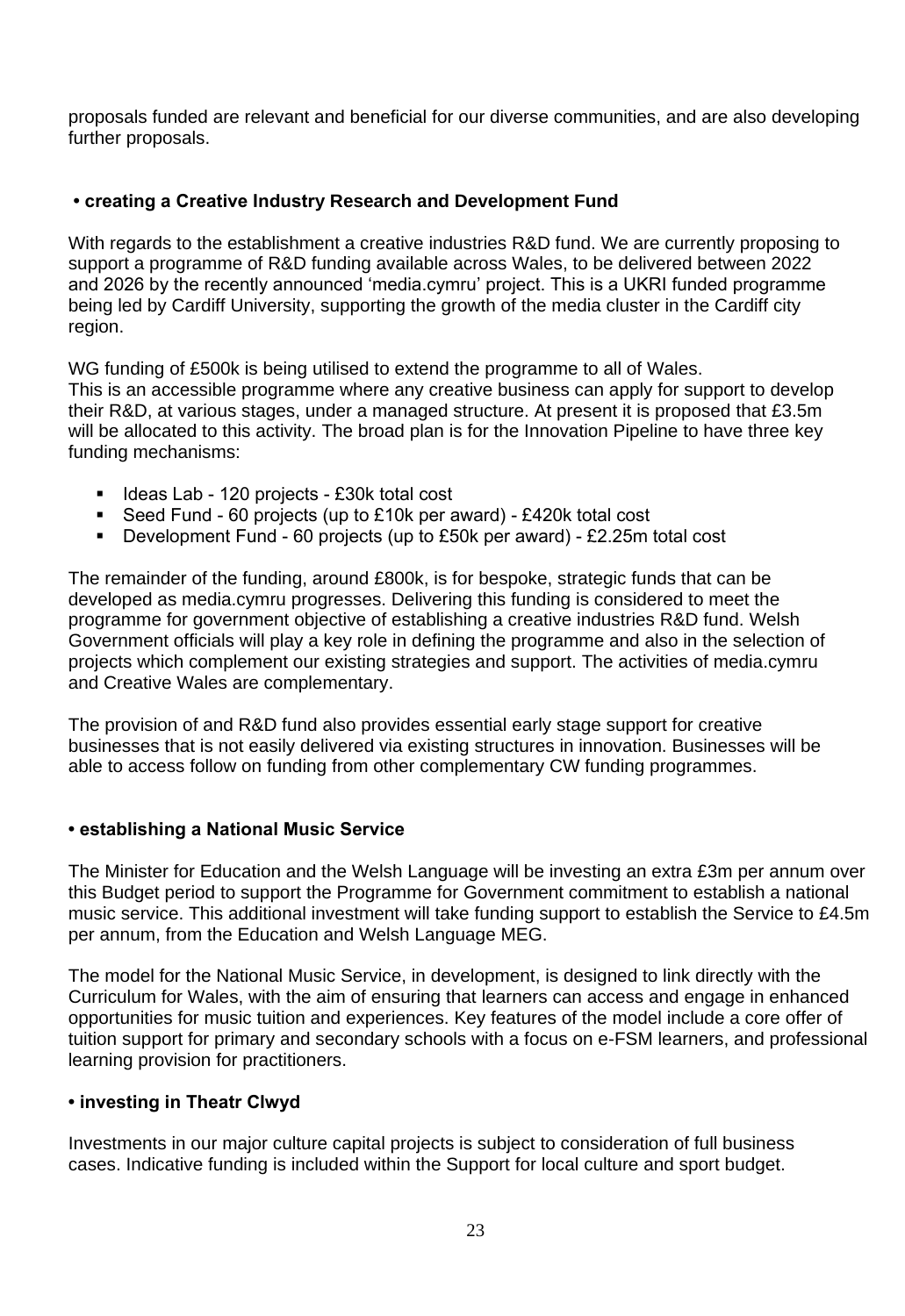The investment in Theatr Clwyd is a programme for government commitment. To date funding of £3m to progress the re-development to RIBA stage 4 and preparation of the Final Business Case has been overseen by the Arts Council of Wales. This is due to be presented to Ministers for consideration shortly. The Local Culture and Sport capital budget includes earmarked funding to develop Theatr Clwyd subject to consideration of the business case.

## **• establishing a Football Museum for Wales**

Wrexham Borough Council has been awarded a grant to develop the concept and content of the Football Museum for Wales to RIBA stage 3. The results of this work will then determine the full costs of the project to create a new Football Museum for Wales, and it is recognised that this development will require capital funding from a variety of sources. There is expected to be an ongoing revenue requirement. The timing of this project is dependent upon the business case and other funding applications. The Local Culture and Sport budgets include earmarked funding to establish the Football Museum subject to consideration of the business case.

## **• establishing a National Contemporary Art Gallery**

The feasibility study carried out by the Rural Office for Architecture in partnership with the Arts Council of Wales and Amgueddfa Cymru suggested that a distributed model with 8-10 sites offering local access to bespoke or touring collections would be the preferred delivery model for the National Contemporary Art Gallery. A key outcome would be to provide local access to the national collection of contemporary art held by Amgueddfa Cymru and the National Library. Further detailed work on developing the distributed model has been carried out and has identified a requirement for a one off capital investment of circa £5m over 4 years, plus a potential ongoing revenue requirement. The Local Culture and Sport budgets include earmarked funding to establish the National Contemporary Art Gallery, subject to consideration of a business case.

Initial work to digitise the collection held by Amgueddfa Cymru is progressing well. These digital assets have been used in a number of innovative ways during the pandemic to increase access to the collection, for example online articles and a participatory website where people can curate their own 'top 100' collections and NHS staff selecting items to be reproduced in large formats for display in field hospitals and vaccination centres.

#### **develop plans for a Museum of North Wales**

The redevelopment of the National Slate Museum at Llanberis is a key area of capital investment. Amgueddfa Cymru will develop the site into its headquarters in North Wales, and the Museum of North Wales will be located at this site. This will enable collections relating to the region to return to North Wales. The recent announcement of the UNESCO World Heritage status for the Slate Landscapes of North West Wales also places the National Slate Museum in a unique position of being able to operate as the gateway to the dispersed slate landscapes across Gwynedd. The Local Culture and Sport budgets include earmarked funding for the development of plans for a Museum of North Wales, subject to consideration of a full business case.

#### **investment in sport**

The priorities for sport and physical activity outlined in the programme for government will continue to lead the sector and collaborate with others to encourage and facilitate a population increase in physical activity and to invest effort and resources where it is needed most; where there are significant variations in participation and where there is a lack of opportunity or aspiration to be active. We will also continue to support the development of community sport across Wales and help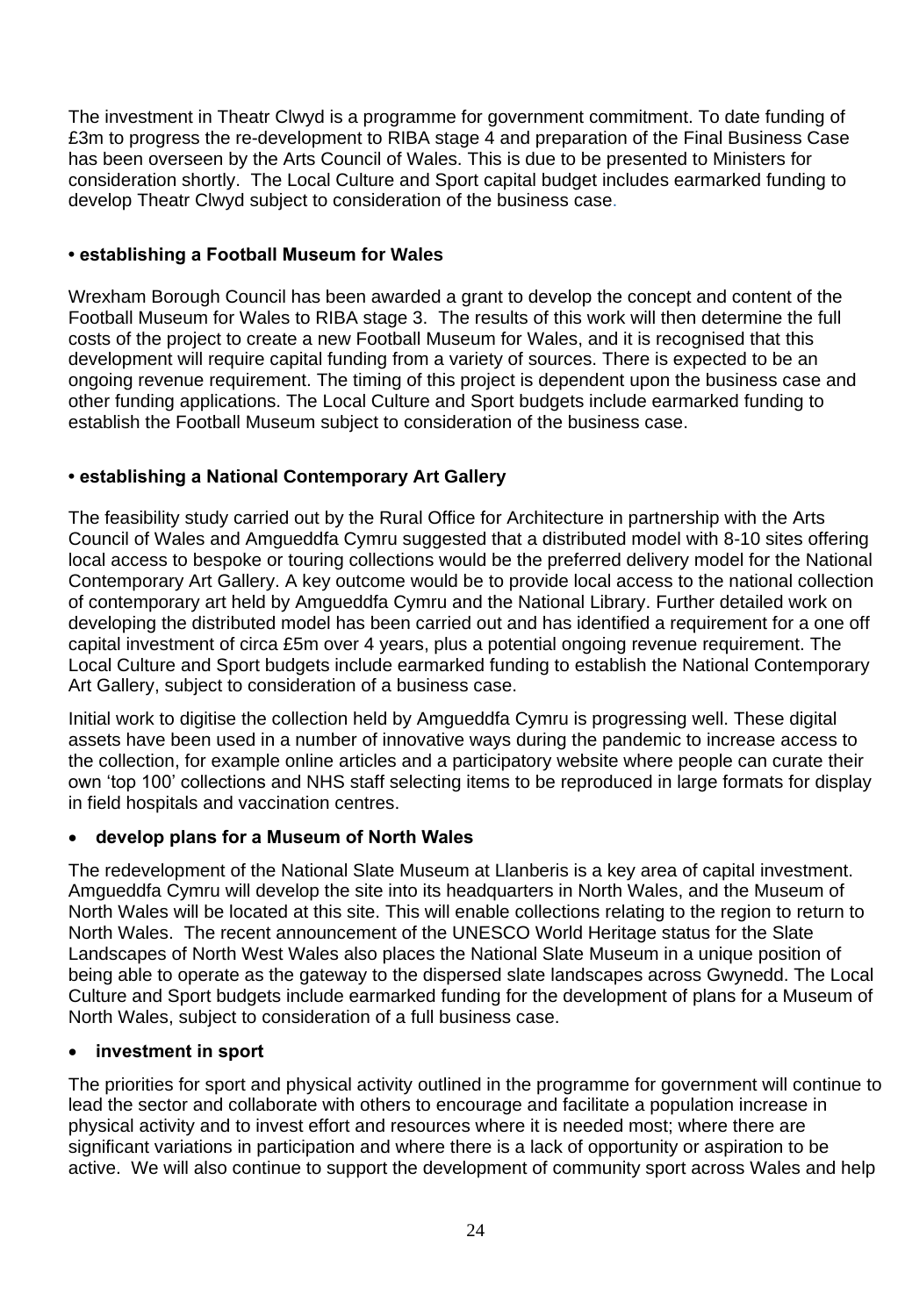sport to nurture, develop and support sporting talent to deliver success that inspires people and reinforces our identity as a sporting nation.

The Sport Wales strategy is driven by a person-centred approach to equality, diversity and inclusivity and listening to the lived experiences of under-represented people will be a key feature of its future work. Sport Wales' investment approach will drive action within the sector to proactively promote equality of opportunity.

The related capital investment that we propose plays an integral role in the delivery the above PFG commitments through our primary delivery vehicle is via Sport Wales.

The utilisation of Sport Wales' existing capital funding streams through the CrowdFunder and Be Active Wales ensures capital investment across the grassroots network for both on field, and off-field improvements. These funds, targeted on deprivation and wider inequalities, are not only proven to promote equal access to sport, but have demonstrably delivered against this agenda. Whilst this continues for 2021-22 in building back from the impacts of the pandemic, future investment will allow a transitioning to this building greater resilience and collaboration across these funds.

Their existing capital streams also allow investment in 3G pitches through the ATP collaboration group, whilst we continue to scope, plan and deliver against the elite facilities agenda. This is in addition to the proposed direct investment in the National Centres at Cardiff and Plas Menai.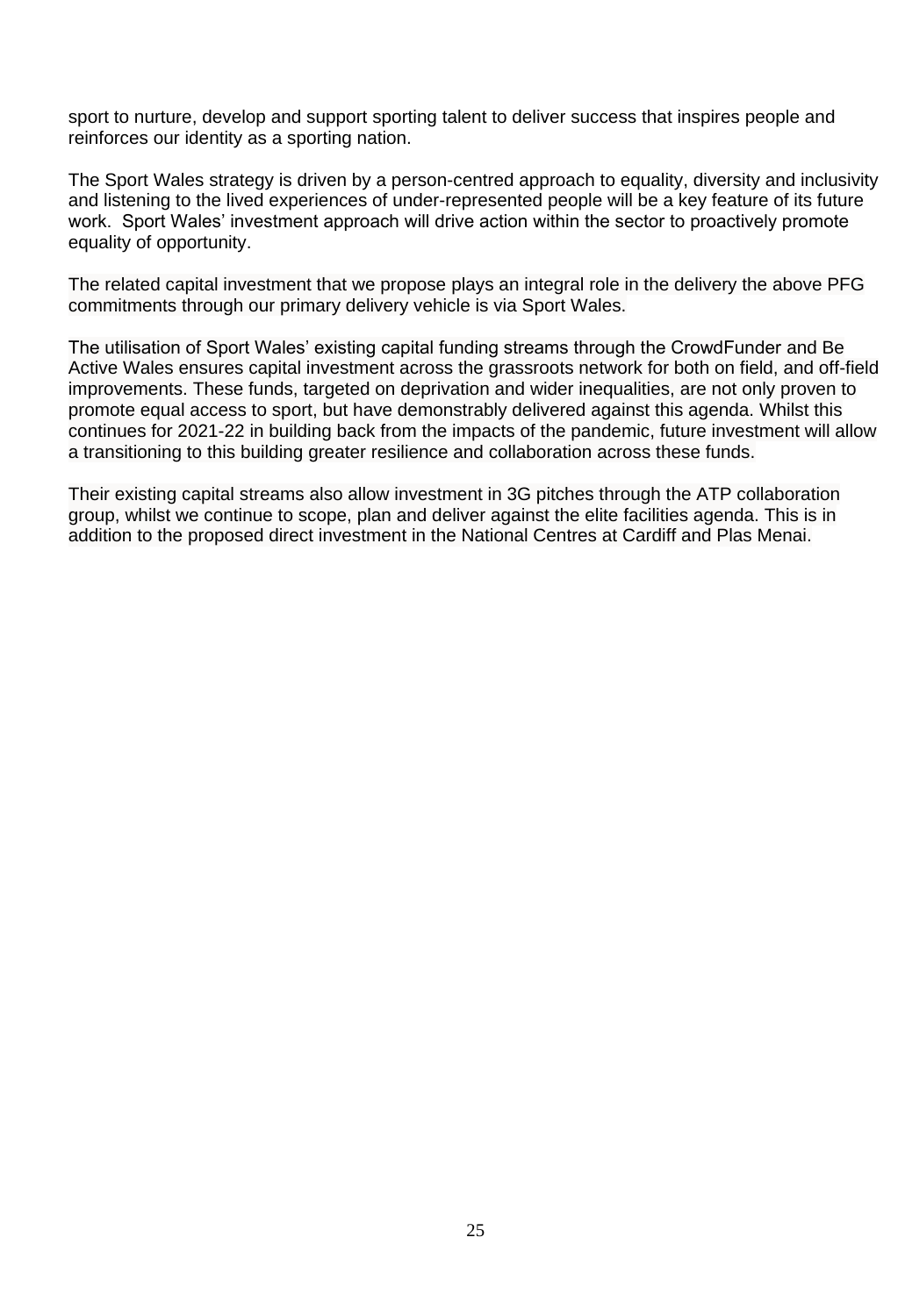# **Annex A - Overview of Culture and Heritage Finances 2020-21 to 2024-25**

|                                                                                                     |                                                                          |                                             |                                      |                                            |                                             |                   |                                                               | 2022-23 Draft Budget Allocations                                            |                                                               |                       |
|-----------------------------------------------------------------------------------------------------|--------------------------------------------------------------------------|---------------------------------------------|--------------------------------------|--------------------------------------------|---------------------------------------------|-------------------|---------------------------------------------------------------|-----------------------------------------------------------------------------|---------------------------------------------------------------|-----------------------|
| <b>RESOURCE</b>                                                                                     |                                                                          | 2020-21                                     |                                      |                                            | 2021-22                                     |                   | 2022-23                                                       | 2023-24                                                                     | 2024-25                                                       |                       |
| <b>Action</b>                                                                                       | <b>BEL Description</b>                                                   | <b>Third Supp</b><br><b>Budget</b><br>£'000 | 2020-21<br>Final<br>Outturn<br>£'000 | 2021-22<br>Final<br><b>Budget</b><br>£'000 | <b>First Supp</b><br><b>Budget</b><br>£'000 | Forecast<br>£'000 | <b>New</b><br>plans<br><b>Draft</b><br><b>Budget</b><br>£'000 | <b>New</b><br>plans<br><b>Draft</b><br><b>Budget</b><br>£'000               | <b>New</b><br>plans<br><b>Draft</b><br><b>Budget</b><br>£'000 | <b>TOTAL</b><br>£'000 |
|                                                                                                     | <b>Arts Council of Wales</b>                                             | 49,842                                      | 48,856                               | 32,042                                     | 40,992                                      | 40,983            | 32,527                                                        | 33,142                                                                      | 34,258                                                        | 99,927                |
| <b>Support for Culture</b>                                                                          | Amgueddfa Cymru - National<br><b>Museums of Wales</b>                    | 25,660                                      | 23,529                               | 27,110                                     | 27,110                                      | 27,110            | 27,486                                                        | 27,962                                                                      | 28,826                                                        | 84,274                |
| and the Arts                                                                                        | National Library of Wales                                                | 11,694                                      | 12,249                               | 12,894                                     | 12,894                                      | 12,894            | 12,310                                                        | 12,520                                                                      | 12,901                                                        | 37,731                |
|                                                                                                     | Support for Local Culture & Sport                                        | 63,275                                      | 60,356                               | 2,817                                      | 24,017                                      | 23,517            | 5,217                                                         | 6,167                                                                       | 8,567                                                         | 19,951                |
|                                                                                                     | <b>Creative Wales</b>                                                    | 2,978                                       | 2,637                                | 1,708                                      | 1,708                                       | 1,788             | 7,038                                                         | 7,138                                                                       | 7,188                                                         | 21,364                |
| <b>Total Support for Culture and the Arts</b><br>153,449<br>147,627<br>106,721<br>106,292<br>76,571 |                                                                          | 84,578                                      | 86,929                               | 91,740                                     | 263,247                                     |                   |                                                               |                                                                             |                                                               |                       |
| Media and<br>Publishing                                                                             | <b>Books Council of Wales</b>                                            | 3,730                                       | 3,730                                | 3,730                                      | 3,730                                       | 3,730             |                                                               | Media and Publishing consolidated with Creative<br><b>Wales WEF 2022-23</b> |                                                               |                       |
| <b>Total Media and Publishing</b>                                                                   |                                                                          | 3,730                                       | 3,730                                | 3,730                                      | 3,730                                       | 3,730             |                                                               |                                                                             |                                                               |                       |
|                                                                                                     | Cadw                                                                     | 17,751                                      | 21,165                               | 13,411                                     | 13,360                                      | 15,360            | 13,781                                                        | 13,983                                                                      | 14,360                                                        | 42,124                |
| Support the Historic                                                                                | National Botanic Garden of Wales                                         | 834                                         | 834                                  | 594                                        | 594                                         | 594               | 594                                                           | 594                                                                         | 594                                                           | 1,782                 |
| Environment                                                                                         | Royal Commission on the Ancient<br>and Historical Monuments for<br>Wales | 1,791                                       | 1,629                                | 1,764                                      | 1,764                                       | 1,764             | 1,788                                                         | 1,819                                                                       | 1,875                                                         | 5,482                 |
|                                                                                                     | <b>Total Support for the Historic Environment</b>                        | 20,376                                      | 23,628                               | 15,769                                     | 15,718                                      | 17,718            | 16,163                                                        | 16,396                                                                      | 16,829                                                        | 49,388                |
| Sports and Physical<br>Activity                                                                     | Sport Wales                                                              | 34,947                                      | 32,386                               | 22,417                                     | 22,717                                      | 22,717            | 22,746                                                        | 23,162                                                                      | 23,918                                                        | 69,826                |
| <b>Total Support for Sports and Physical Activity</b>                                               |                                                                          | 34,947                                      | 32,386                               | 22,417                                     | 22,717                                      | 22,717            | 22,746                                                        | 23,162                                                                      | 23,918                                                        | 69,826                |
|                                                                                                     |                                                                          |                                             |                                      |                                            |                                             |                   |                                                               |                                                                             |                                                               |                       |
| <b>TOTAL RESOURCE</b>                                                                               |                                                                          | 212,502                                     | 207,371                              | 118,487                                    | 148,886                                     | 148,457           | 123,487                                                       | 126,487                                                                     | 132,487                                                       | 382,461               |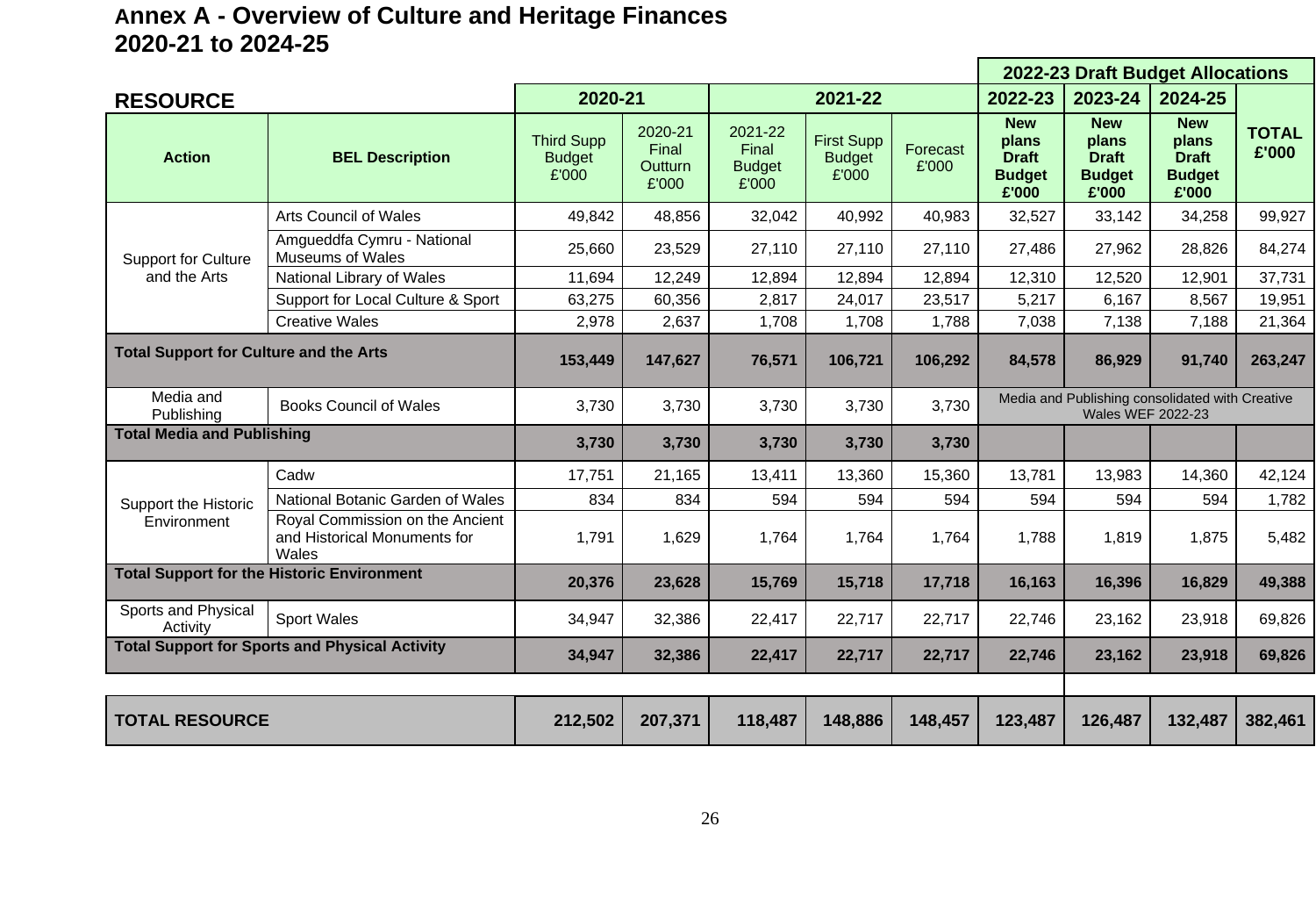|                                     |                                                                          |                                             |                                      |                                            |                                             |                   |                                                                      | 2022-23 Draft Budget Allocations                              |                                                               |                       |
|-------------------------------------|--------------------------------------------------------------------------|---------------------------------------------|--------------------------------------|--------------------------------------------|---------------------------------------------|-------------------|----------------------------------------------------------------------|---------------------------------------------------------------|---------------------------------------------------------------|-----------------------|
| <b>CAPITAL</b>                      |                                                                          | 2020-21                                     |                                      |                                            |                                             | 2021-22           | 2022-23                                                              | 2023-24                                                       | 2024-25                                                       |                       |
| <b>Action</b>                       | <b>BEL Description</b>                                                   | <b>Third Supp</b><br><b>Budget</b><br>£'000 | 2020-21<br>Final<br>Outturn<br>£'000 | 2021-22<br>Final<br><b>Budget</b><br>£'000 | <b>First Supp</b><br><b>Budget</b><br>£'000 | Forecast<br>£'000 | <b>New</b><br>plans<br><b>Draft</b><br><b>Budget</b><br>£'000        | <b>New</b><br>plans<br><b>Draft</b><br><b>Budget</b><br>£'000 | <b>New</b><br>plans<br><b>Draft</b><br><b>Budget</b><br>£'000 | <b>TOTAL</b><br>£'000 |
|                                     | <b>Arts Council of Wales</b>                                             | 4,702                                       | 4,301                                | 1,575                                      | 1,575                                       | 1,575             | 400                                                                  | 400                                                           | 400                                                           | 1,200                 |
| <b>Support for Culture</b>          | Amqueddfa Cymru - National<br><b>Museums of Wales</b>                    | 4,267                                       | 3,857                                | 6,697                                      | 6,697                                       | 6,697             | 4,500                                                                | 5,000                                                         | 5,000                                                         | 14,500                |
| and the Arts                        | National Library of Wales                                                | 3,095                                       | 3,067                                | 3,695                                      | 4,695                                       | 4,695             | 2,500                                                                | 2,000                                                         | 2,000                                                         | 6,500                 |
|                                     | Support for Local Culture & Sport                                        | 2,513                                       | 2,168                                | 1,430                                      | 1,430                                       | 1,430             | 11,700                                                               | 21,500                                                        | 24,700                                                        | 57,900                |
|                                     | Creative (Economy Futures Fund)                                          | 5,989                                       | 6,747                                | 6,989                                      | 6,989                                       | 6,994             | 5,000                                                                | 5,000                                                         | 5,000                                                         | 15,000                |
|                                     | <b>Total Support for Culture and the Arts</b>                            |                                             | 20,140                               | 20,386                                     | 21,386                                      | 21,391            | 24,100                                                               | 33,900                                                        | 37,100                                                        | 95,100                |
| Media and<br>Publishing             | <b>Books Council of Wales</b>                                            | 780                                         | 630                                  | 30                                         | 30                                          | 180               | Media and Publishing consolidated with Creative Wales<br>WEF 2022-23 |                                                               |                                                               |                       |
| <b>Total Media and Publishing</b>   |                                                                          | 780                                         | 630                                  | 30                                         | 30                                          | 180               |                                                                      |                                                               |                                                               |                       |
|                                     | Cadw                                                                     | 5,011                                       | 5,063                                | 8,731                                      | 8,431                                       | 8,431             | 10,000                                                               | 10,000                                                        | 10,000                                                        | 30,000                |
| Support the Historic                | National Botanic Garden of Wales                                         | 195                                         | 195                                  | 375                                        | 375                                         | 375               | 1,200                                                                | 200                                                           | 200                                                           | 1,600                 |
| Environment                         | Royal Commission on the Ancient<br>and Historical Monuments for<br>Wales | 35                                          | 44                                   | 15                                         | 15                                          | 15                | 50                                                                   | 50                                                            | 50                                                            | 150                   |
|                                     | <b>Total Support for the Historic Environment</b>                        | 5,241                                       | 5,302                                | 9,121                                      | 8,821                                       | 8,821             | 11,250                                                               | 10,250                                                        | 10,250                                                        | 31,750                |
| Sports and Physical<br>Activity     | Sport Wales                                                              | 3,579                                       | 3,595                                | 8,629                                      | 8,629                                       | 8,629             | 8,000                                                                | 8,000                                                         | 8,000                                                         | 24,000                |
|                                     | <b>Total Support for Sports and Physical Activity</b>                    | 3,579                                       | 3,595                                | 8,629                                      | 8,629                                       | 8,629             | 8,000                                                                | 8,000                                                         | 8,000                                                         | 24,000                |
|                                     |                                                                          |                                             |                                      |                                            |                                             |                   |                                                                      |                                                               |                                                               |                       |
| <b>TOTAL CAPITAL</b>                |                                                                          | 30,166                                      | 29,667                               | 38,166                                     | 38,866                                      | 39,021            | 43,350                                                               | 52,150                                                        | 55,350                                                        | 150,850               |
|                                     |                                                                          |                                             |                                      |                                            |                                             |                   |                                                                      |                                                               |                                                               |                       |
| <b>TOTAL RESOURCE &amp; CAPITAL</b> |                                                                          | 242,668                                     | 237,038                              | 156,653                                    | 187,752                                     | 187,478           | 166,837                                                              | 178,637                                                       | 187,837                                                       | 533,311               |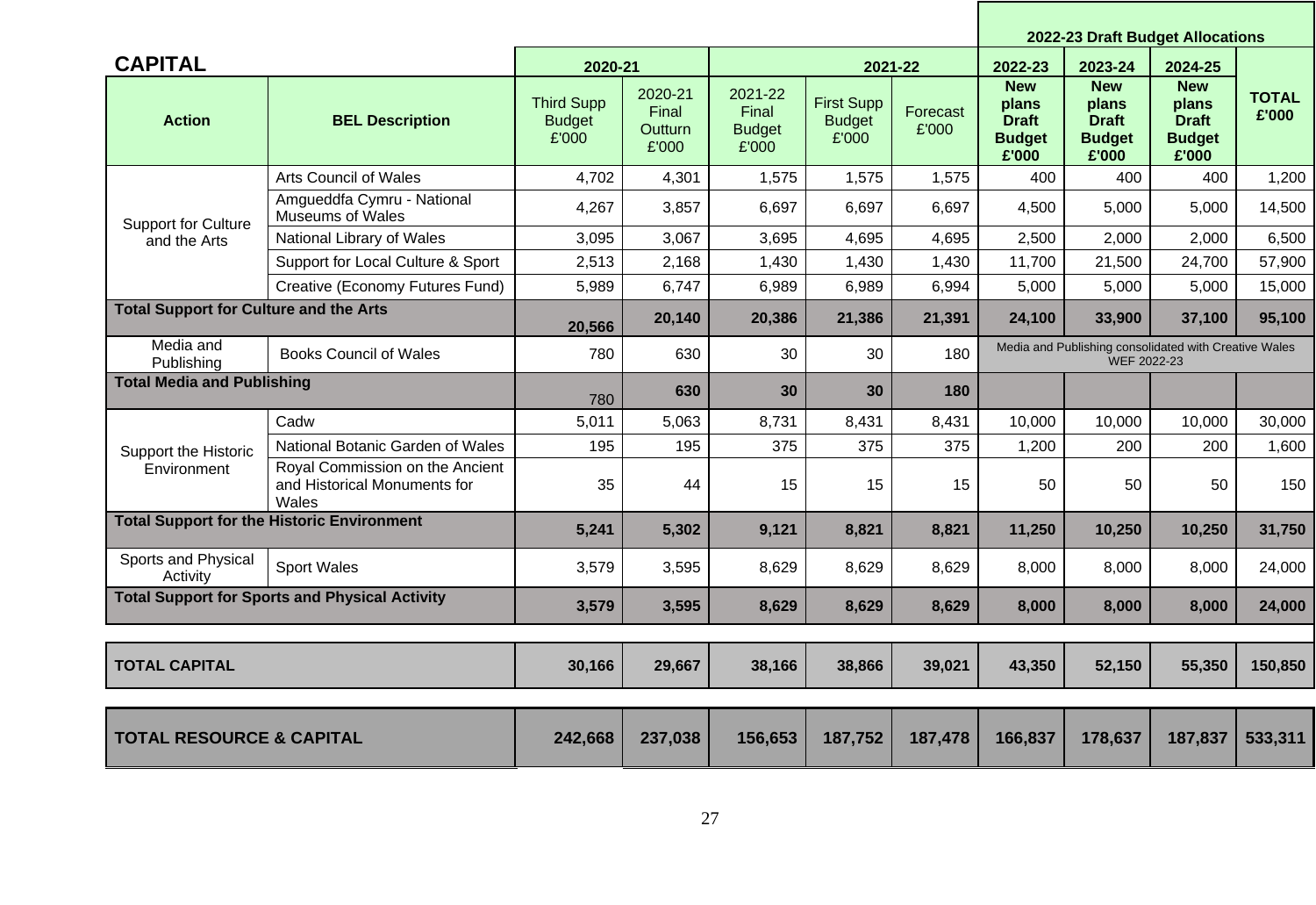|                                            |                                                                                  |                                                         |                                      |                                                        |                                      |                   |                                                                                                                                | 2022-23 Draft Budget Allocations |                                                               |                       |  |
|--------------------------------------------|----------------------------------------------------------------------------------|---------------------------------------------------------|--------------------------------------|--------------------------------------------------------|--------------------------------------|-------------------|--------------------------------------------------------------------------------------------------------------------------------|----------------------------------|---------------------------------------------------------------|-----------------------|--|
| <b>AME</b>                                 |                                                                                  | 2020-21                                                 |                                      | 2021-22                                                |                                      |                   | 2022-23                                                                                                                        | 2023-24                          | 2024-25                                                       |                       |  |
| <b>Action</b>                              | <b>BEL Description</b>                                                           | <b>Third Supp</b><br><b>Budget</b><br>£'000<br>(Feb 21) | 2020-21<br>Final<br>Outturn<br>£'000 | 2021-22<br>Final<br><b>Budget</b><br>£'000<br>(Mar 21) | First Supp<br><b>Budget</b><br>£'000 | Forecast<br>£'000 | <b>New</b><br><b>New</b><br>plans<br>plans<br><b>Draft</b><br><b>Draft</b><br><b>Budget</b><br><b>Budget</b><br>£'000<br>£'000 |                                  | <b>New</b><br>plans<br><b>Draft</b><br><b>Budget</b><br>£'000 | <b>TOTAL</b><br>£'000 |  |
|                                            | Amgueddfa Cymru - National<br><b>Museums of Wales Pension</b><br>Provision - AME | 9,000                                                   | 9,000                                | 9,000                                                  | 9,000                                | 9,000             | 9,000                                                                                                                          | 9,000                            | 9,000                                                         | 27,000                |  |
| <b>Sponsored</b><br><b>Bodies Pensions</b> | National Library of Wales<br>Pension Provision - AME                             | 5,000                                                   | 5,000                                | 5,000                                                  | 5,000                                | 5,000             | 5,000                                                                                                                          | 5,000                            | 5,000                                                         | 15,000                |  |
|                                            | <b>Sport Wales Pension Provision</b><br>- AME                                    | 2,000                                                   | 2,000                                | 2,000                                                  | 2,000                                | 2,000             | 2,000                                                                                                                          | 2,000                            | 2,000                                                         | 6,000                 |  |
| <b>TOTAL AME</b>                           |                                                                                  | 16,000                                                  | 16,000                               | 16,000                                                 | 16,000                               | 16,000            | 16,000                                                                                                                         | 16,000                           | 16,000                                                        | 48,000                |  |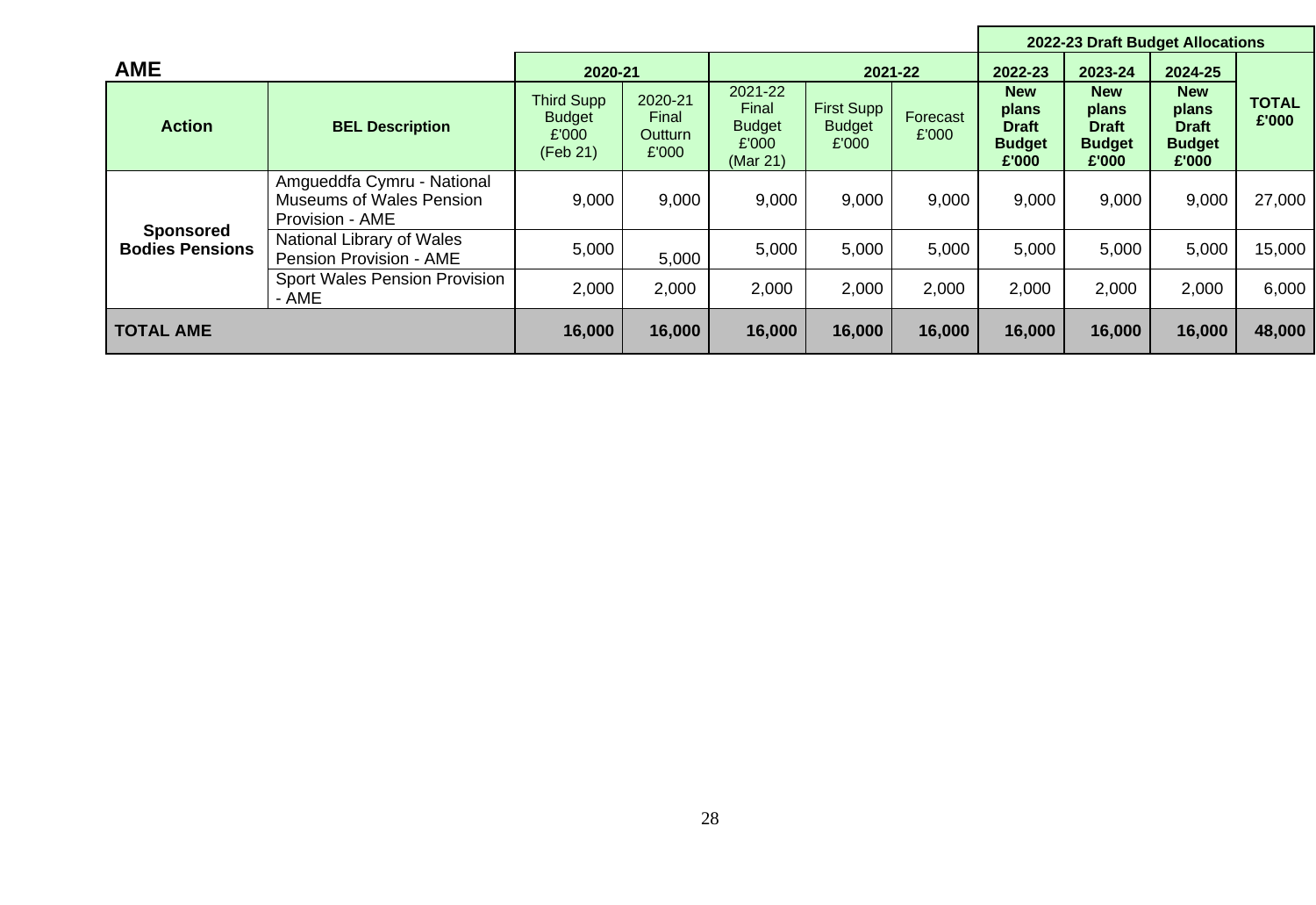| Project                                          | <b>Investment</b><br><b>Value £m</b> | <b>Amount</b><br>recouped<br>£m | Net Gain /<br>(Loss) to<br>date £m | <b>Targeted</b><br><b>Welsh</b><br>spend<br>£m | <b>Welsh</b><br>spend<br>to date<br>£m |
|--------------------------------------------------|--------------------------------------|---------------------------------|------------------------------------|------------------------------------------------|----------------------------------------|
| <b>Under Pinewood Management</b>                 |                                      |                                 |                                    |                                                |                                        |
| <b>Take Down</b>                                 | 3.144                                | 1.11                            | (2.034)                            | 1                                              | 1.089                                  |
| <b>Their Finest</b>                              | $\overline{2}$                       | 2.05                            | 0.05                               | 1.3                                            | 1.618                                  |
| <b>The Collection</b>                            | 1.750[1]                             | 0.556                           | (1.194)                            | 5.5                                            | 5.187                                  |
| <b>Show Dogs</b>                                 | 1.566[2]                             | 0                               | (1.566)                            | 4.737                                          | 4.338                                  |
| Journey's End                                    | 0.85                                 | 0.631                           | (0.219)                            | 1.5                                            | 0.903                                  |
| <b>Don't Knock Twice[3]</b>                      | 0.63                                 | 0.655                           | 0.025                              | 0.63                                           | 0.641                                  |
| Minotaur                                         | 0.026                                | 0                               | (0.026)                            |                                                | N/A[4]                                 |
| <b>Lionel the First</b>                          | 0.025                                | $\overline{0}$                  | (0.025)                            | N/A                                            | N/A[5]                                 |
| <b>Total</b>                                     | 9.991                                | 5.002                           | (4.989)                            | 14.667                                         | 13.776                                 |
| <b>Under Welsh Government Management</b>         |                                      |                                 |                                    |                                                |                                        |
| Trampires <sup>[6]</sup>                         | $\overline{2}$                       | $\overline{0}$                  | (2)                                | 1.6                                            | 1.621                                  |
| <b>Eternal Beauty</b>                            | 1.05                                 | 0.877                           | (0.173)                            | 1.214                                          | 1.255                                  |
| Bang                                             | 0.35                                 | 0                               | (0.35)                             | 1.5                                            | 2.562                                  |
| <b>Tiny Rebel</b>                                | 0.318                                | 0.03                            | (0.288)                            | 0.25                                           | 0.26                                   |
| Goose Green                                      | 0.025                                | 0                               | (0.025)                            | N/A                                            | N/A[7]                                 |
| <b>Almost Never (formerly</b><br>True Believers) | 0.622                                | $\overline{0}$                  | (0.622)                            | 2.118                                          | 2.118                                  |
| <b>Six Minutes To Midnight</b>                   | 0.75                                 | 0.556                           | (0.194)                            | 3.88                                           | 3.52                                   |
| <b>Total</b>                                     | 5.115                                | 1.463                           | (3.652)                            | 10.562                                         | 11.336                                 |
| <b>Overall Total</b>                             | 15.106                               | 6.465                           | (8.641)                            | 25.229                                         | 25.112                                 |

**Annex B - PROJECTS FUNDED BY THE MEDIA INVESTMENT BUDGET (11 November 2020)**

[1] The investment value includes £600,000 of grant funding from the Media [Investment Budget](file:///D:/Users/KinseyM/AppData/Local/Microsoft/Windows/INetCache/Content.Outlook/ZP3HE32N/CWLC%20-%20MIB%202020.xlsx%23RANGE!B5)

[2] The investment value includes £362,000 of grant funding from the Media [Investment Budget](file:///D:/Users/KinseyM/AppData/Local/Microsoft/Windows/INetCache/Content.Outlook/ZP3HE32N/CWLC%20-%20MIB%202020.xlsx%23RANGE!B6)

[3] Don't Knock Twice also received £75,000 of grant funding under the Welsh [Government's Business Finance](file:///D:/Users/KinseyM/AppData/Local/Microsoft/Windows/INetCache/Content.Outlook/ZP3HE32N/CWLC%20-%20MIB%202020.xlsx%23RANGE!A8) scheme

[\[4\] Development funding does not include a Welsh Spend](file:///D:/Users/KinseyM/AppData/Local/Microsoft/Windows/INetCache/Content.Outlook/ZP3HE32N/CWLC%20-%20MIB%202020.xlsx%23RANGE!F9)  [commitment](file:///D:/Users/KinseyM/AppData/Local/Microsoft/Windows/INetCache/Content.Outlook/ZP3HE32N/CWLC%20-%20MIB%202020.xlsx%23RANGE!F9)

[\[5\] Development funding does not include a Welsh Spend commitment](file:///D:/Users/KinseyM/AppData/Local/Microsoft/Windows/INetCache/Content.Outlook/ZP3HE32N/CWLC%20-%20MIB%202020.xlsx%23RANGE!F10)

[\[6\] Trampires also received £652,572 of grant funding under the Welsh Government's](file:///D:/Users/KinseyM/AppData/Local/Microsoft/Windows/INetCache/Content.Outlook/ZP3HE32N/CWLC%20-%20MIB%202020.xlsx%23RANGE!A13)  [Business Finance](file:///D:/Users/KinseyM/AppData/Local/Microsoft/Windows/INetCache/Content.Outlook/ZP3HE32N/CWLC%20-%20MIB%202020.xlsx%23RANGE!A13) scheme.

[\[7\] Development funding does not include a Welsh Spend commitment](file:///D:/Users/KinseyM/AppData/Local/Microsoft/Windows/INetCache/Content.Outlook/ZP3HE32N/CWLC%20-%20MIB%202020.xlsx%23RANGE!F17)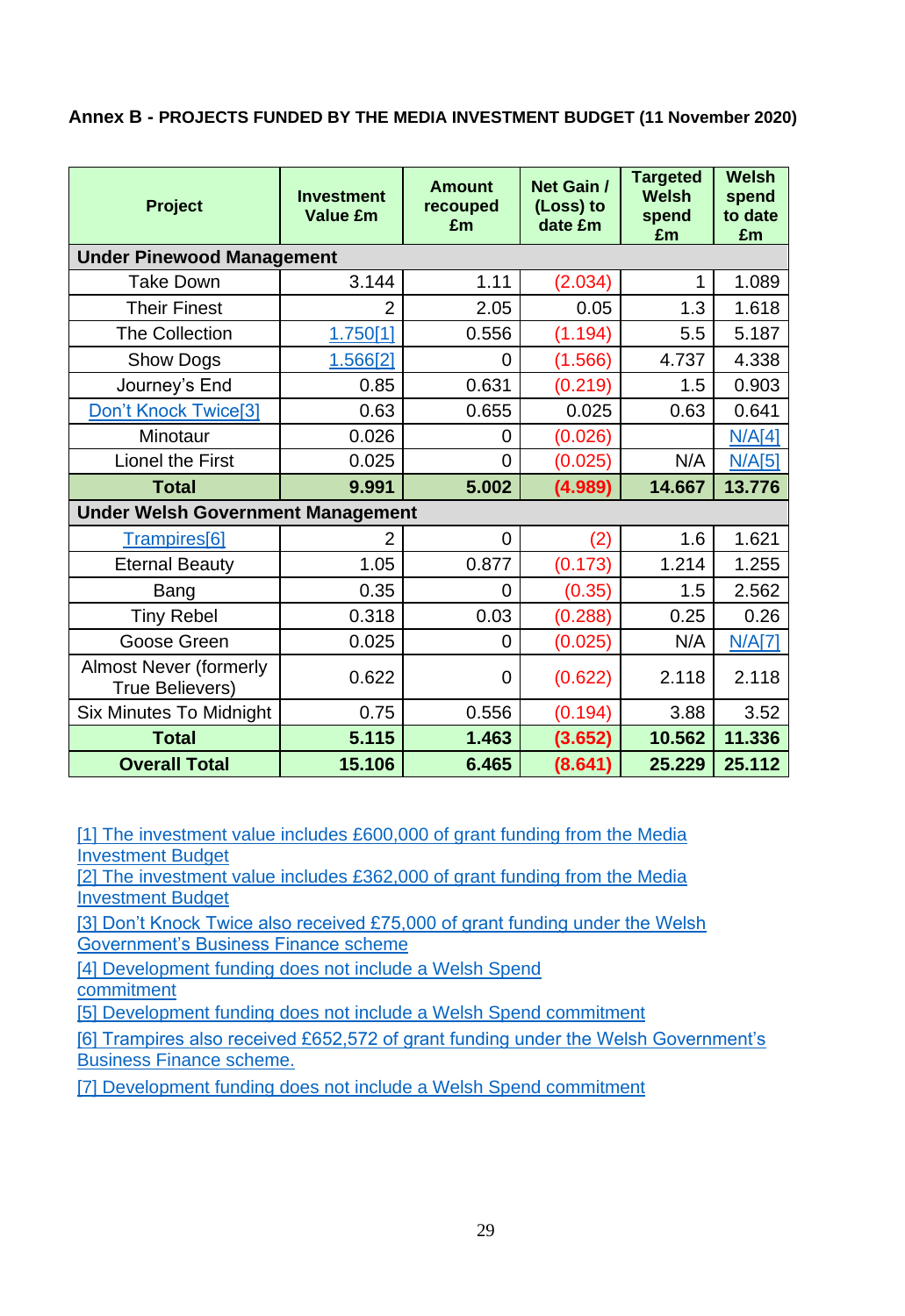| <b>Financial</b><br>Year of<br><b>Offer</b> | <b>Name of Production Company</b><br>(SPV)                          | <b>Production Title</b><br>(Wales Screen Fund) | Value<br><b>of</b><br><b>Offer</b><br>£m | <b>Anticipated</b><br><b>Spend</b><br>£m |
|---------------------------------------------|---------------------------------------------------------------------|------------------------------------------------|------------------------------------------|------------------------------------------|
| 2012/13                                     | Tonto Films and Television Ltd                                      | Da Vinci's Demons Series 1                     | 0.495                                    | 3.823                                    |
| 2012/13                                     | Urban Myth Films                                                    | <b>Atlantis Series 1</b>                       | 0.25                                     | 4.026                                    |
| 2012/13                                     | Pesky Productions Ltd (Boj &<br>Buddies)                            | Boj & Buddies                                  | 0.2                                      | 1.003                                    |
| 2012/13                                     | Fiction Factory (Hinterland Films<br>Ltd)                           | <b>Hinterland Series 1</b>                     | 0.215                                    | 3.691                                    |
| 2012/13                                     | Tonto Films and Television Ltd<br>(DVDS2)                           | Da Vinci's Demons Series 2                     | 0.99                                     | 15                                       |
| 2013/14                                     | Avanti Media Group                                                  | Wonder World                                   | $*0.127$                                 | 0.763                                    |
| 2013/14                                     | Urban Myth Films                                                    | <b>Atlantis Series 2</b>                       | 0.25                                     | 4.026                                    |
| 2013/14                                     | <b>Lime Pictures Limited</b>                                        | Rocket's Island                                | $*0.143$                                 | 0.966                                    |
| 2013/14                                     | <b>Mirror Productions</b>                                           | Petroleum Spirit                               | 0.051                                    | 0.358                                    |
| 2013/14                                     | <b>Modern Television</b>                                            | A Poet In New York                             | 0.053                                    | 0.855                                    |
| 2013/14                                     | <b>Adastra Creative and Shrinking</b><br><b>Cap Productions Ltd</b> | Grandpa in my pocket                           | 0.129                                    | 1.612                                    |
| 2013/14                                     | Three Stones Media (The<br>Rastamouse company)                      | <b>Rastamouse Series 4</b>                     | 0.145                                    | 0.885                                    |
| 2013/14                                     | Pure Grass Films Ltd (Drake<br>Equation Ltd)                        | The Drake Equation                             | $*0.74$                                  | 5.208                                    |
| 2014/15                                     | <b>Lime Pictures Limited</b>                                        | Rocket's Island Series 4                       | 0.07                                     | 0.7                                      |
| 2013/14                                     | Lupus Films                                                         | Toot the Tiny Tugboat / Ethel &<br>Ernest      | 0.55                                     | 3.034                                    |
| 2013/14                                     | Green Bay Media Ltd                                                 | <b>Castle Builders</b>                         | 0.045                                    | 0.32                                     |
| 2013/14                                     | YJB Films (From a Jack to a King<br>Ltd)                            | From a Jack to a King                          | 0.1                                      | 1.229                                    |
| 2013/14                                     | <b>Hartswood Television Ltd</b>                                     | Lady Chatterleys Lover                         | 0.125                                    | 0.813                                    |
| 2014/15                                     | <b>Gritty Realism Productions Ltd</b>                               | <b>Heart of Darkness</b>                       | 0.15                                     | 1.794                                    |
| 2014/15                                     | <b>TCFTV UK Productions</b>                                         | <b>The Bastard Executioner</b>                 | 2.5                                      | 10 <sup>°</sup>                          |
| 2014/15                                     | Cwmni Da Cyf                                                        | <b>Country Fair</b>                            | 0.125                                    | 1.019                                    |
| 2014/15                                     | Animortal Studio (Trampires Ltd)                                    | <b>Trampires</b>                               | 0.674                                    | 6.738                                    |
| 2014/15                                     | <b>Tiger Aspect Productions (Tiger</b><br>Aspect (D&F) Ltd)         | Decline and Fall                               | 0.1                                      | 1.8                                      |
| 2014/15                                     | <b>RF Movie Productions Ltd</b>                                     | Robin Friday - The Movie                       | $*0.2$                                   | 1.95                                     |
| 2014/15                                     | Touchpaper Televison Ltd                                            | Coming up                                      | 0.08                                     | 0.809                                    |
| 2014/15                                     | <b>Fiction Factory Films Ltd</b><br>(Hinterland Films 2 Ltd)        | Hinterland 2                                   | 0.304                                    | 5.3                                      |
| 2014/15                                     | Fiction Factory Films Ltd<br>(Hinterland Films 3 Ltd)               | Hinterland 3                                   | 0.25                                     | 4.21                                     |
| 2015/16                                     | <b>Bad Wolf Ltd</b>                                                 | <b>Bad Wolf Productions</b>                    | 9                                        | 133                                      |
| 2015/16                                     | Hartswood Films (Sherlock TV Ltd)                                   | Sherlock Season 4                              | 0.24                                     | 2.409                                    |

## **Annex C - WELSH SCREEN FUND INVESTMENT (11 November 2020)**

2015/16 | Heel Stone Pictures Ltd | Crossing the Border | 0.202 | 2.519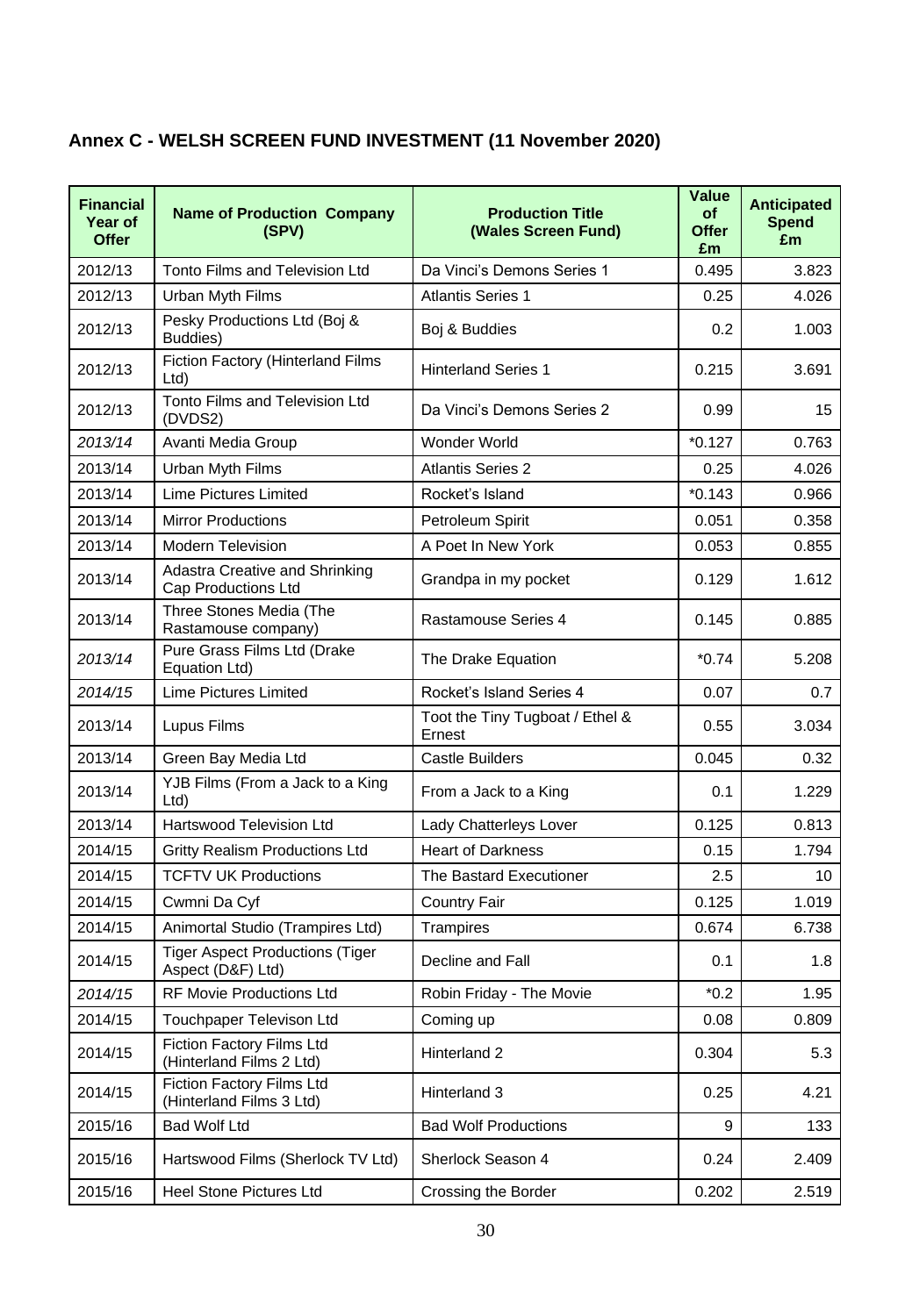| <b>Financial</b><br>Year of<br><b>Offer</b> | <b>Name of Production Company</b><br>(SPV)                                      | <b>Production Title</b><br>(Wales Screen Fund) | <b>Value</b><br><b>of</b><br><b>Offer</b><br>£m | <b>Anticipated</b><br><b>Spend</b><br>£m |
|---------------------------------------------|---------------------------------------------------------------------------------|------------------------------------------------|-------------------------------------------------|------------------------------------------|
| 2015/16                                     | Ninth Floor UK Productions Limited                                              | Will Season 1                                  | 1.5                                             | 18.761                                   |
| 2015/16                                     | Lookout Point Ltd (Pinewood Films<br>(14)                                       | <b>The Collection</b>                          | 0.6                                             | 5.5                                      |
| 2015/16                                     | Red & Black Films (Don't Knock<br>Twice Ltd)                                    | Don't Knock Twice                              | 0.075                                           | 0.63                                     |
| 2015/16                                     | Vertigo Television Ltd                                                          | <b>Britannia VFX</b>                           | 1.1                                             | 11.149                                   |
| 2016/17                                     | <b>Beakus Ltd</b>                                                               | Toggle Top                                     | 0.076                                           | 0.944                                    |
| 2016/17                                     | Cloth Cat Animation Ltd (Clothcat<br>LBB Ltd)                                   | Luo Bao Bai                                    | 0.225                                           | 3.183                                    |
| 2016/17                                     | <b>Riverstone Pictures (Showdogs</b><br>Ltd                                     | Showdogs                                       | 0.362                                           | 4.737                                    |
| 2016/17                                     | Vox Pictures (Keeping Faith Ltd)                                                | <b>Keeping Faith</b>                           | 0.328                                           | 4.25                                     |
| 2016/17                                     | Green Bay Media                                                                 | Mountains and Life                             | 0.03                                            | 0.54                                     |
| 2016/17                                     | New Pictures (Requiem<br>Productions Ltd)                                       | Requiem                                        | 0.4                                             | 5.016                                    |
| 2016/17                                     | Severn Screen Ltd (Apostle Films<br>Ltd                                         | Apostle                                        | 0.385                                           | 5.767                                    |
| 2017/18                                     | World Productions (BTK 2016 Ltd)                                                | Born to Kill                                   | 0.2                                             | 2.5                                      |
| 2017/18                                     | The Forge Entertainment Ltd                                                     | Kiri                                           | 0.2                                             | 2.382                                    |
| 2017/18                                     | Coracle Pictures Limited (Denmark)                                              | Denmark                                        | 0.085                                           | 1.383                                    |
| 2017/18                                     | Rondo Media Cyf                                                                 | The Wall                                       | 0.045                                           | 0.363                                    |
| 2017/18                                     | <b>Touchpaper Television Ltd</b>                                                | 4Stories                                       | $*0.04$                                         | 0.631                                    |
| 2017/18                                     | <b>Illuminated Productions Ltd</b>                                              | The Rubbish World of Dave Spud                 | 0.09                                            | 0.906                                    |
| 2018/19                                     | Eleven Film Ltd                                                                 | Schooled                                       | 0.485                                           | 3.879                                    |
| 2018/19                                     | Boom Cymru                                                                      | 15 days                                        | 0.089                                           | 1.074                                    |
| 2018/19                                     | Dream Horse Films Limited, Popara<br>Films Ltd and Popara Films (DH)<br>Limited | Dream Horse                                    | 0.35                                            | 4.384                                    |
| 2018/19                                     | JJ Productions Ltd (Short Form<br>Film)                                         | Jamie Johnson Series 4                         | 0.156                                           | 1.927                                    |
| 2018/19                                     | Mad as Birds Ltd and Reliance<br><b>Entertainment Productions Six Ltd</b>       | <b>Six Minutes To Midnight</b>                 | 0.4                                             | 3.879                                    |
| 2018/19                                     | Keeping Faith (Series 2)<br>Productions Ltd (Vox Pictures)                      | Keeping Faith Series 2                         | 0.3                                             | 4.654                                    |
| 2018/19                                     | <b>Hat Trick Productions</b>                                                    | Warren                                         | 0.109                                           | 1.304                                    |
| 2018/19                                     | Monterey Productions Ltd (HBO)                                                  | Brooklyn                                       | 0.22                                            | 2.412                                    |
| 2018/19                                     | <b>GOL Production Ltd (Pulse Films)</b>                                         | Gangs of London                                | 0.35                                            | 4.209                                    |
| 2018/19                                     | <b>Iele Productions</b>                                                         | <b>Merched Parchus</b>                         | 0.041                                           | 0.444                                    |
| 2018/19                                     | <b>Blacklight TV</b>                                                            | 4Stories series 2                              | 0.102                                           | 1.574                                    |
| 2019/20                                     | All That Limit                                                                  | <b>Brave New World</b>                         | 2                                               | 20                                       |
| 2019/20                                     | Joio                                                                            | <b>Bang Series 2</b>                           | 0.19                                            | 2.3                                      |
| 2019/20                                     | JJ Productions Ltd (Short Form<br>Film)                                         | Jamie Johnson Series 5                         | 0.06                                            | 1.827                                    |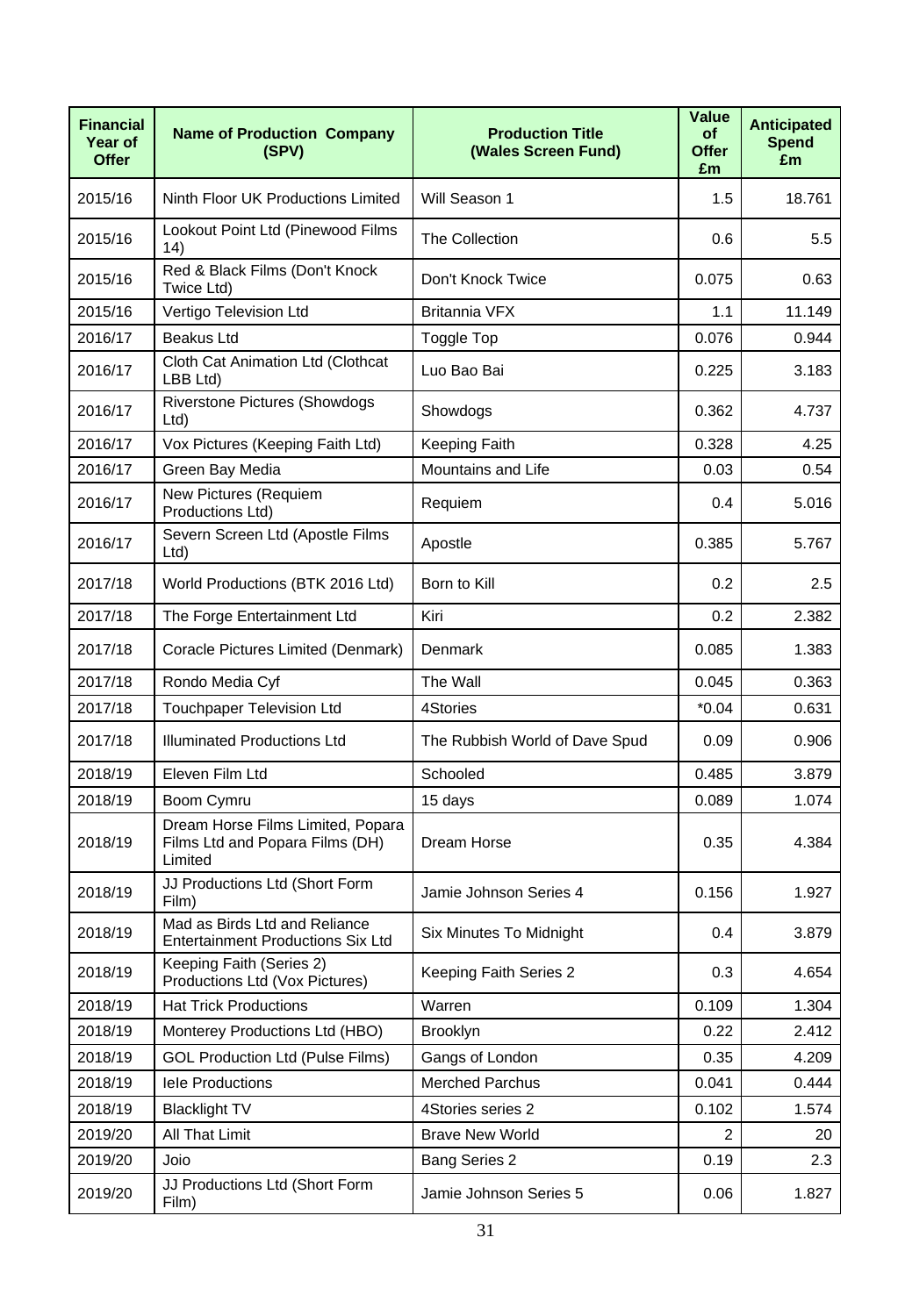| <b>Financial</b><br>Year of<br><b>Offer</b> | <b>Name of Production Company</b><br>(SPV)                  | <b>Production Title</b><br>(Wales Screen Fund)           | <b>Value</b><br><b>of</b><br><b>Offer</b><br>£m | <b>Anticipated</b><br><b>Spend</b><br>Em |
|---------------------------------------------|-------------------------------------------------------------|----------------------------------------------------------|-------------------------------------------------|------------------------------------------|
| 2019/20                                     | Vox Pictures (Keeping Faith Series<br>3)                    | Keeping Faith Series 3                                   | 0.240                                           | 3.965                                    |
| 2019/20                                     | WP Productions Ltd (World<br>Productions)                   | The Pembrokeshire Murder                                 | 0.200                                           | 2.135                                    |
| 2020/21                                     | Hartswood TV Ltd                                            | Roald & Beatrix: The Case Of The<br><b>Curious Mouse</b> | 0.225                                           | 2.247                                    |
| 2020/21                                     | <b>Illuminated Productions Ltd</b>                          | The Rubbish World of Dave Spud<br>Series <sub>2</sub>    | 0.140                                           | 1.407                                    |
| 2020/21                                     | Joio Cyf (Joio (Bang 2) Ltd)                                | <b>Bang Series 2</b>                                     | 0.190                                           | 2.302                                    |
| 2020/21                                     | Lupus Films (Kensukes Kingdom<br>Ltd                        | Kensukes Kingdom                                         | 0.100                                           | 0.841                                    |
| 2020/21                                     | Little Door Productions Ltd (Little<br>Door (The Pact) Ltd) | The Pact                                                 | 0.595                                           | 5.953                                    |
| 2020/21                                     | One Tribe TV Limited                                        | Wonders of the Celtic Deep                               | 0.077                                           | 0.618                                    |
| 2020/21                                     | Eleven Films (Starco TV 3 Ltd)                              | <b>Sex Education Series 3</b>                            | 0.432                                           | 5.186                                    |
| 2020/21                                     | WOTW2 Ltd- Urban Myth films                                 | War of the Worlds Series 2                               | 0.750                                           | 7.344                                    |
| 2020/21                                     | <b>Barking Lion Productions</b>                             | The Trapper Keeper                                       | 4                                               | 40.159                                   |
| 2020/21                                     | Bad Wolf (HDM3) Ltd                                         | His Dark Materials Season 3                              | $\overline{2}$                                  | 21.075                                   |
| 2020/21                                     | Havoc Film Ltd                                              | Havoc                                                    | 2.150                                           | 25.004                                   |
| 2020/21                                     | Short Form Film (JJ Productions)<br>Ltd.                    | Jamie Johnson Series 6 & 7                               | 0.335                                           | 4.651                                    |
| 2021/22                                     | <b>REP Productions SF Limited</b>                           | The Almond and the Seahorse                              | 0.100                                           | 0.935                                    |
| 2021/22                                     | Cwmni Da Cyf                                                | <b>Rain Stories</b>                                      | 0.042                                           | 0.337                                    |
| 2021/22                                     | The Light Ltd/Y Golau Cyf                                   | The Light/ Y Golau                                       | 0.528                                           | 5.289                                    |
|                                             | <b>TOTAL (excluding withdrawn offers*)</b>                  |                                                          | 40.063                                          | 463.196                                  |